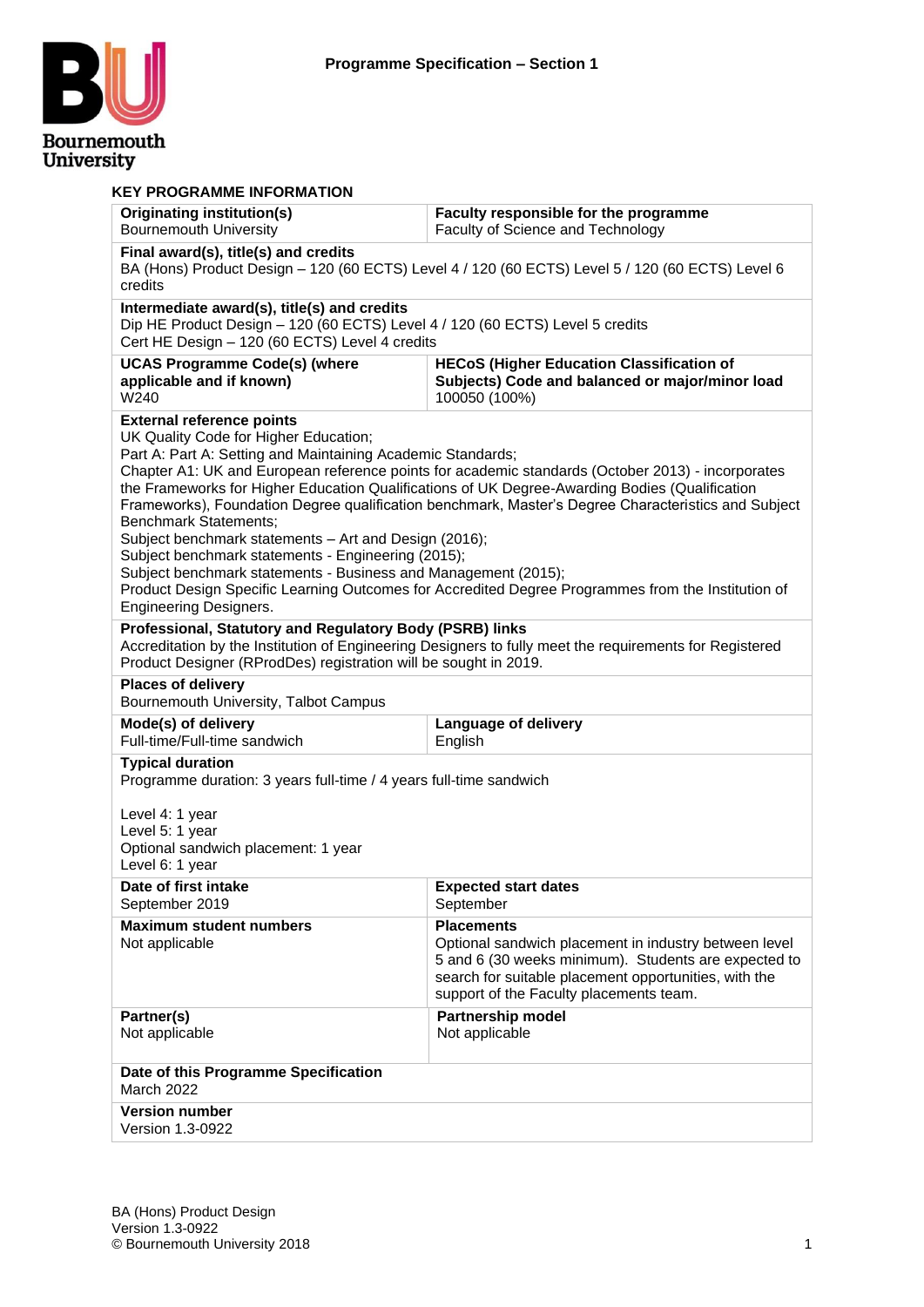**Approval, review or modification reference numbers** E20171860 BU 1819 01 EC 1819 23 FST 2122 19 Approved 02/02/22, Previously v1.1-0921 FST2122 20, approved 23/03/2022, previously v1.2 **Author**

Russell Wade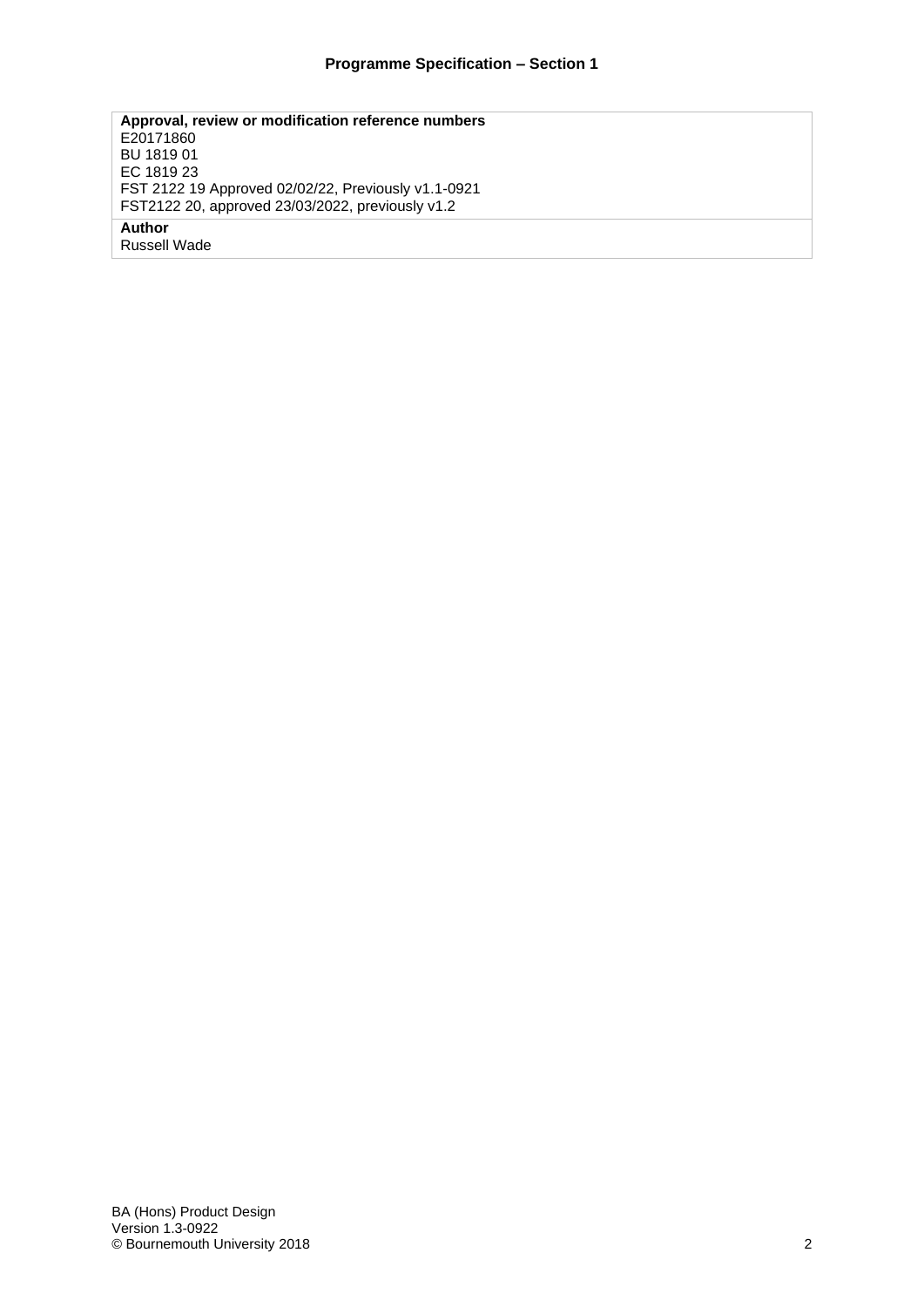#### **PROGRAMME STRUCTURE**

| Programme Award and Title: BA (Hons) Product Design                                                                                             |                 |                  |                                         |               |                                         |                               |                                                             |                                        |
|-------------------------------------------------------------------------------------------------------------------------------------------------|-----------------|------------------|-----------------------------------------|---------------|-----------------------------------------|-------------------------------|-------------------------------------------------------------|----------------------------------------|
| Year 1/Level 4                                                                                                                                  |                 |                  |                                         |               |                                         |                               |                                                             |                                        |
| Students are required to complete all 6 core units                                                                                              |                 |                  |                                         |               |                                         |                               |                                                             |                                        |
| <b>Unit Name</b>                                                                                                                                | Core/<br>Option | No of<br>credits | <b>Assessment Element</b><br>Weightings |               | <b>Expecte</b><br>d<br>contact<br>hours | <b>Unit</b><br>version<br>no. | <b>HECoS Code</b><br>(plus balanced or<br>major/minor load) |                                        |
|                                                                                                                                                 |                 |                  | Exam                                    | <b>Cwk</b>    | <b>Cwk</b><br>$\mathbf{2}$              | per unit                      |                                                             |                                        |
| <b>Team Project</b>                                                                                                                             | Core            | 20               |                                         | 100           |                                         | 50                            | v1.2                                                        | 10050                                  |
| <b>Design Communication</b>                                                                                                                     | Core            | 20               |                                         | 100           |                                         | 50                            | v1.2                                                        | 100048 (major)<br>100632 (minor)       |
| Materials and<br>Technology A                                                                                                                   | Core            | 20               |                                         | 80            | 20                                      | 50                            | v1.3                                                        | 100203 (balanced)<br>100184 (balanced) |
| Materials and<br>Technology B                                                                                                                   | Core            | 20               |                                         | 80            | 20                                      | 50                            | v1.3                                                        | 100203 (balanced)<br>100184 (balanced) |
| Design Projects 1                                                                                                                               | Core            | 20               |                                         | Pass/<br>Fail | 100                                     | 50                            | v1.2                                                        | 100050                                 |
| Design Studies 1                                                                                                                                | Core            | 20               |                                         | 50            | 50                                      | 40                            | v1.2                                                        | 100048                                 |
| <b>Progression requirements: Requires 120 credits at Level 4</b><br><b>Exit qualification:</b> Cert HE Design (requires 120 credits at Level 4) |                 |                  |                                         |               |                                         |                               |                                                             |                                        |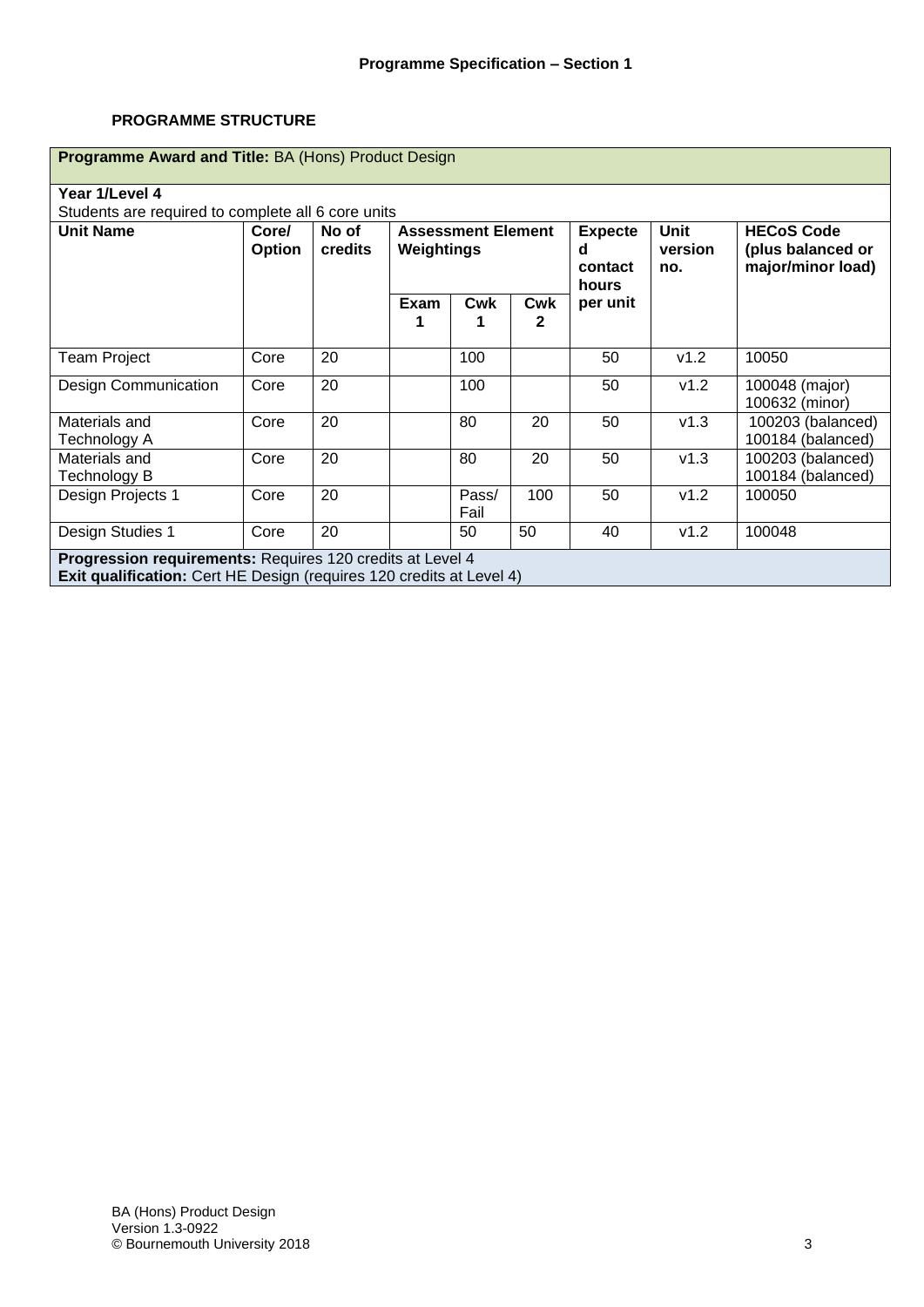| Year 2/Level 5                                            |                                                    |                  |                                         |               |                                                     |                               |                                                                |                                        |
|-----------------------------------------------------------|----------------------------------------------------|------------------|-----------------------------------------|---------------|-----------------------------------------------------|-------------------------------|----------------------------------------------------------------|----------------------------------------|
|                                                           | Students are required to complete all 6 core units |                  |                                         |               |                                                     |                               |                                                                |                                        |
| <b>Unit Name</b>                                          | Core/<br><b>Option</b>                             | No of<br>credits | <b>Assessment Element</b><br>Weightings |               | <b>Expecte</b><br>d<br>contact<br>hours<br>per unit | <b>Unit</b><br>version<br>no. | <b>HECoS Code</b><br>(plus balanced or<br>major/minor<br>load) |                                        |
|                                                           |                                                    |                  | Exam                                    | Cwk           | Cwk<br>2                                            |                               |                                                                |                                        |
| Manufacturing and<br>Technology                           | Core                                               | 20               | 50                                      | 50            |                                                     | 40                            | v1.2                                                           | 100184 (balanced)<br>100209 (balanced) |
| <b>Product Design Tools</b>                               | Core                                               | 20               |                                         | 50            | 50                                                  | 40                            | v1.2                                                           | 100048                                 |
| <b>Product Design Projects</b><br>2A                      | Core                                               | 20               |                                         | Pass/<br>Fail | 100                                                 | 50                            | v1.2                                                           | 100050                                 |
| <b>Product Design Projects</b><br>2B                      | Core                                               | 20               |                                         | 100           |                                                     | 50                            | v1.2                                                           | 100050                                 |
| Management and<br>Commercialisation                       | Core                                               | 20               |                                         | 100           |                                                     | 40                            | v1.2                                                           | 101221                                 |
| Design Studies 2                                          | Core                                               | 20               |                                         | 50            | 50                                                  | 40                            | v1.2                                                           | 100048                                 |
| Progression requirements: Requires 120 credits at Level 5 |                                                    |                  |                                         |               |                                                     |                               |                                                                |                                        |

**Exit qualification:** Dip HE Product Design (requires 120 credits at Level 4 and 120 credits at Level 5)

**Year 3/Level P - Optional placement year in industry/business**

The optional sandwich placement is taken between levels 5 and 6.

**Progression requirements:** Satisfactory completion of a minimum 30-week placement in industry/business. Students who do not choose to undertake the optional sandwich placement may progress directly from Level 5 to Level 6.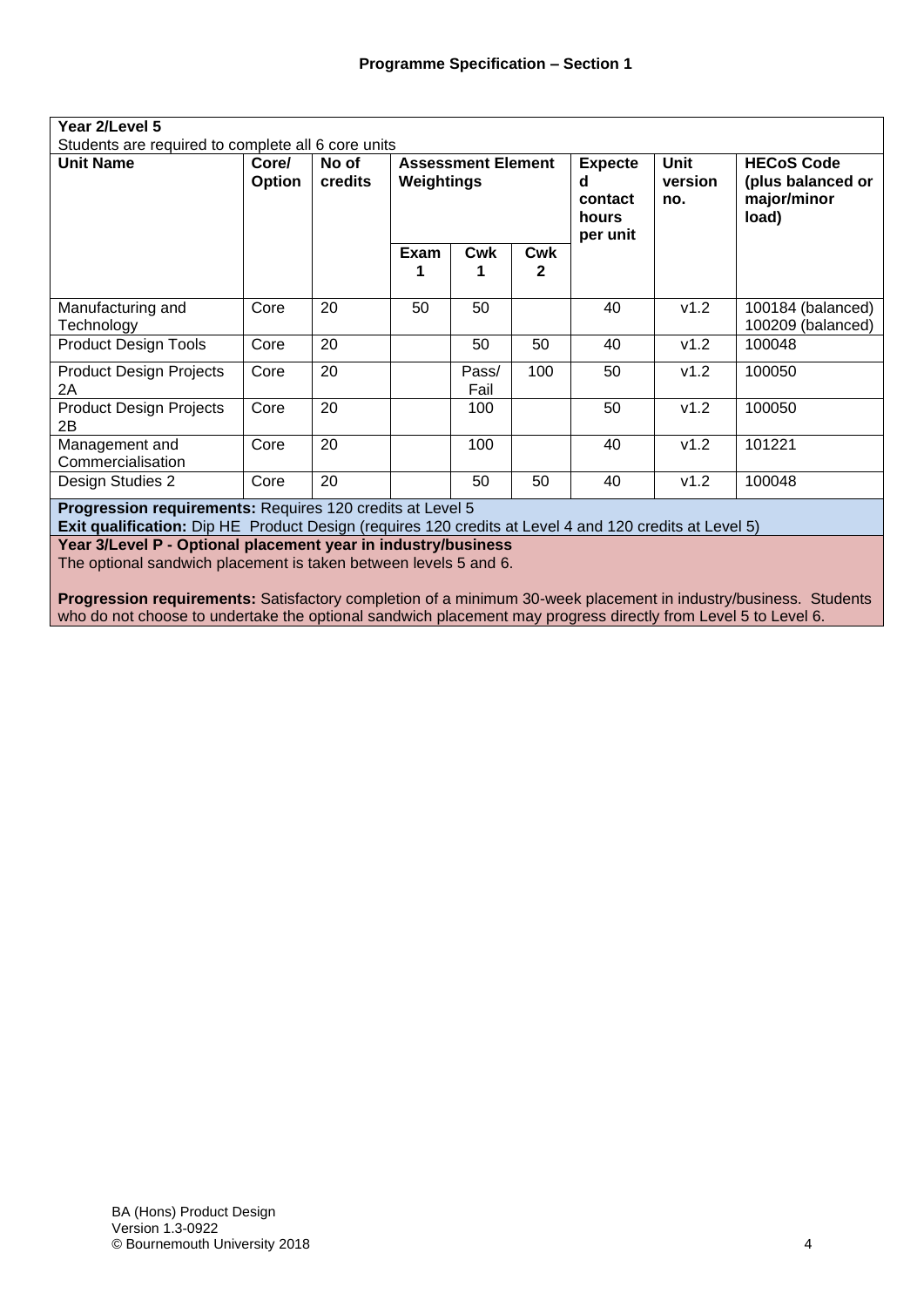| Year 3 or 4/Level 6                 |                                                    |                  |                                         |     |                                         |                                     |                                                             |        |
|-------------------------------------|----------------------------------------------------|------------------|-----------------------------------------|-----|-----------------------------------------|-------------------------------------|-------------------------------------------------------------|--------|
|                                     | Students are required to complete all 4 core units |                  |                                         |     |                                         |                                     |                                                             |        |
| <b>Unit Name</b>                    | Core/<br>Option                                    | No of<br>credits | <b>Assessment Element</b><br>Weightings |     | <b>Expecte</b><br>d<br>contact<br>hours | <b>Unit</b><br>version<br>no.<br>×. | <b>HECoS Code (plus</b><br>balanced or<br>major/minor load) |        |
|                                     |                                                    |                  | Exam                                    | Cwk | Cwk                                     | per unit                            |                                                             |        |
| Design Studies 3                    | Core                                               | 20               | 100                                     |     |                                         | 40                                  | v1.2                                                        | 100048 |
| <b>Business Development</b>         | Core                                               | 20               |                                         | 100 |                                         | 36                                  | V2.1                                                        | 101221 |
| <b>Product Design Projects</b><br>3 | Core                                               | 60               |                                         | 100 |                                         | 60                                  | V2.2                                                        | 100050 |
| <b>Product Design</b><br>Prototypes | Core                                               | 20               |                                         | 100 |                                         | 150                                 | V2.2                                                        | 100050 |

**Exit qualification:** BA (Hons) Product Design

**Sandwich UG award:** Requires 120 credits at Level 4, 120 credits at Level 5, 120 credits at Level 6 and successful completion of a placement year*.*

**Full-time UG award:** Requires 120 credits at Level 4, 120 credits at Level 5 and 120 credits at Level 6*.*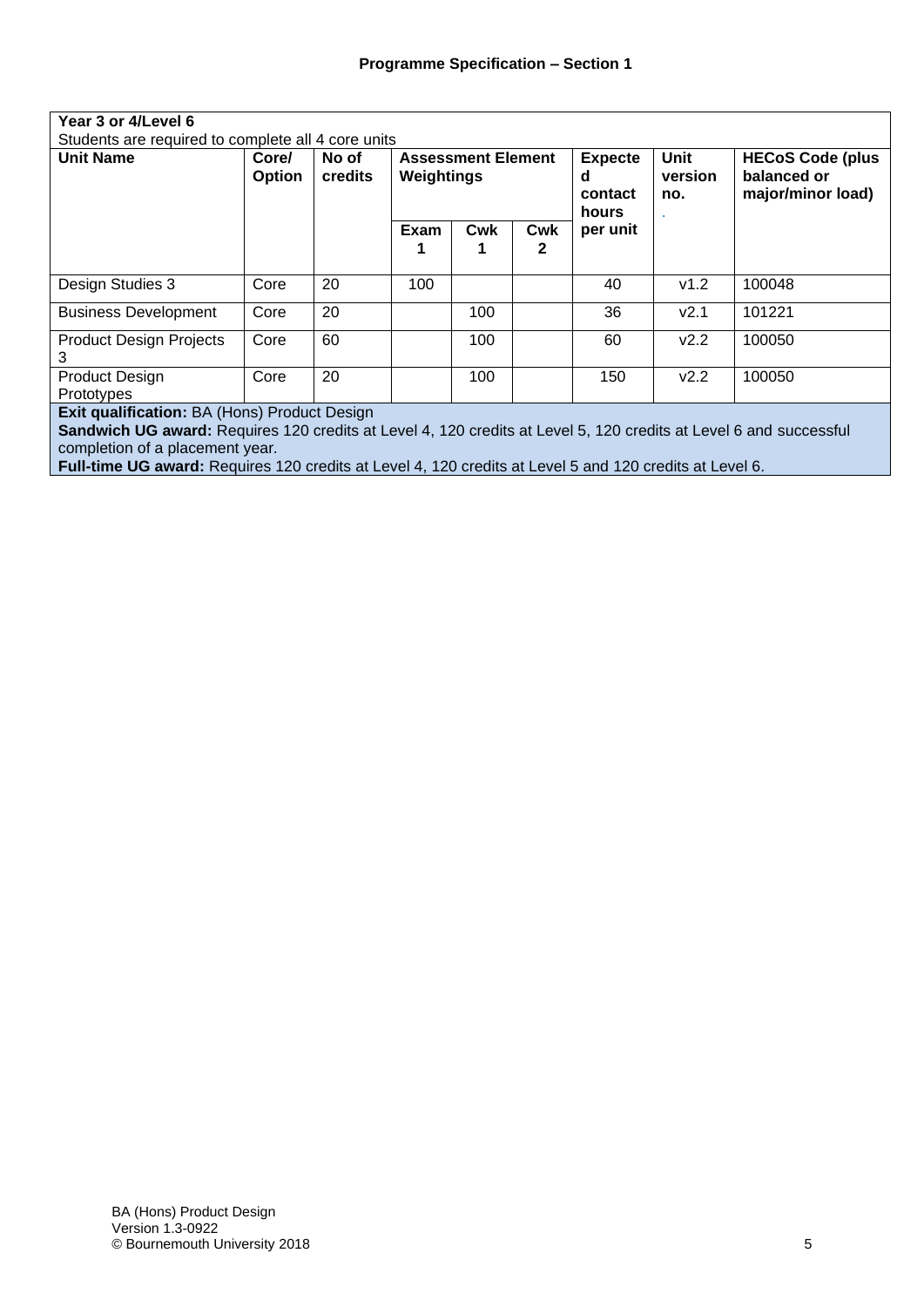### **AIMS OF THE DOCUMENT**

The aims of this document are to:

- define the structure of the programme;
- specify the programme award titles;
- identify programme and level learning outcomes:
- articulate the regulations governing the awards defined within the document.

#### **AIMS OF THE PROGRAMME**

This programme aims to develop creative, innovative and resourceful graduates, who:

- have a balanced educational experience that encompasses the appropriate integration of design processes, technology, materials, production techniques, aesthetics, ergonomics, design methods, computer tools, professional practice and prototype manufacture in the industrial aspects of product design.
- have creativity, analytical ability, knowledge, understanding, and the broad based skills necessary to practice design of industrially manufactured products.
- can evaluate solutions to design problems against conflicting constraints and challenge conventional solutions.
- can demonstrate complex visual literacy and have an ability to synthesise a broad range of design aspects.

Products are sophisticated solutions to complex and diverse problems, not just a novel idea or elaborate solution. The designer must arrive at a product that is a considered compromise between many different and varied fields of study that at times results in conflicting constraints. The ability to think both laterally and logically, in both artistic and scientific domains is crucial in order to satisfy aesthetic, ergonomic, technological, manufacturing, standards and economic criteria.

Design is the result of a considerable amount of unseen concurrent effort by multi-disciplinary design teams. Product designers are the product champions and design team leaders directing the product development process. Product Design is a difficult process which requires dedication, commitment and attention to both "the big picture" and details.

In addition to the need for a broad basic knowledge and the ability to communicate in a wide range of disciplines, is the recognition that designers must be able to think both creatively and analytically. For example, arriving at a detailed technical answer is the result of a clear and uncluttered analytical approach. However, generating an appropriate visual image requires a creative approach. This programme will develop both analytical and creative abilities.

The designer has to be realistic. To develop a sense of design realism means designing the whole product to answer the essential problem. For many students, the production of a working prototype is an essential part of the educational process required to produce realistic designers. The course therefore develops the practical skills of designers who learn real lessons about design by producing working prototype of their solutions.

Well-developed hand/eye/mind co-ordination, spatial awareness and manual sketching techniques are essential in design practice. Designers need to be able to develop and communicate their ideas rapidly and effectively. Discussion and debate are crucial elements of the product development process so written and oral presentation are also important.

Whilst they cannot replace manual techniques, it is important that a Product Designer gains experience in using CAD systems ranging from 2D drafting, to 3D solid modelling, to sophisticated analysis tools. It is an intention to educate designers who are able to utilise CAD technology appropriately and effectively to assist in the design of a product.

The key academic elements of research, understanding, analysis, assimilation, creativity, development and presentation are implicit within the process of product design making this course a highly suitable area of study for a first degree.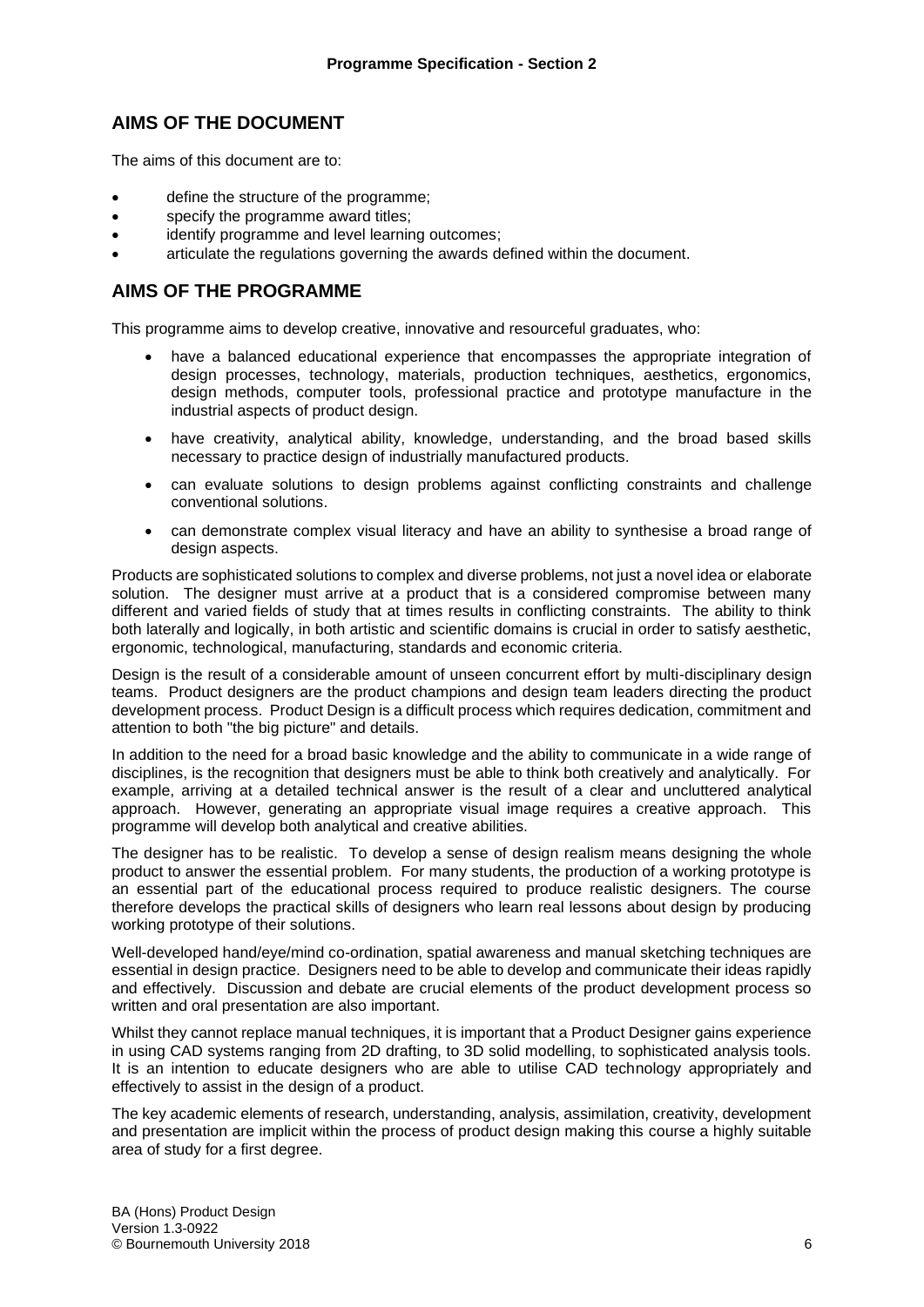Essentially, this programme covers a very broad area of study preparing students for careers and continuing personal development in the field of Product Design.

### **ALIGNMENT WITH THE UNIVERSITY'S STRATEGIC PLAN**

The BA (Hons) Product Design programme is informed by and aligned with Bournemouth University's 2012-18 strategic plan and the fusion of excellent teaching, world-class research and professional practice that is at the heart of the institution's visions and values. Students are supported by academics with a wealth of industry experience, many of whom are actively engaged with national professional institutions. Academics delivering the programme are actively engaged in cutting edge research and consultancy projects, while students are encouraged to participate in a range of co-creation and copublication projects. The programme's innovative pedagogic approach offers students the opportunity to learn by engaging in a series of practical, industry focused projects. These projects are aimed at equipping students with the full range of skills necessary to succeed in an innovative design environment, and are informed by the academic team's own industrial experience as well as by a network of industry contacts, who may also contribute directly to the programme by delivering guest lectures and providing opportunities for industrial visits.

### **LEARNING HOURS AND ASSESSMENT**

Bournemouth University taught programmes are composed of units of study, which are assigned a credit value indicating the amount of learning undertaken. The minimum credit value of a unit is normally 20 credits, above which credit values normally increase at 20-point intervals. 20 credits is the equivalent of 200 study hours required of the student, including lectures, seminars, assessment and independent study. 20 University credits are equivalent to 10 European Credit Transfer System (ECTS) credits.

The assessment workload for a unit should consider the total time devoted to study, including the assessment workload (i.e. formative and summative assessment) and the taught elements and independent study workload (i.e. lectures, seminars, preparatory work, practical activities, reading, critical reflection).

Assessment per 20 credit unit should normally consist of 3,000 words or equivalent. Dissertations and Level 6 and 7 Final Projects are distinct from other assessment types. The word count for these assignments is 5,000 words per 20 credits, recognising that undertaking an in-depth piece of original research as the capstone to a degree is pedagogically sound.

### **STAFF DELIVERING THE PROGRAMME**

Students will usually be taught by a combination of senior academic staff with others who have relevant expertise including – where appropriate according to the content of the unit – academic staff, qualified professional practitioners, demonstrators/technicians and research students.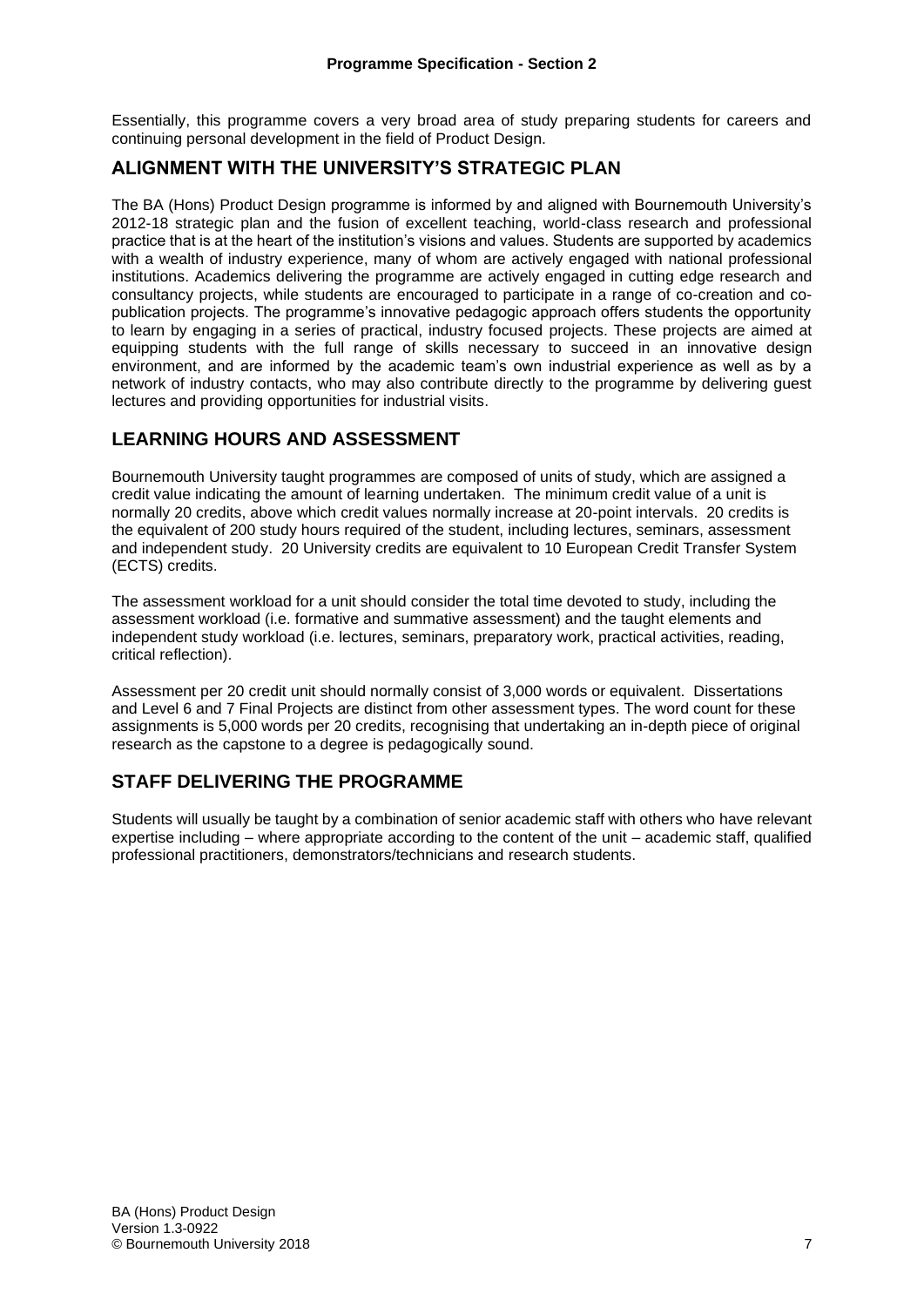### **INTENDED LEARNING OUTCOMES – AND HOW THE PROGRAMME ENABLES STUDENTS TO ACHIEVE AND DEMONSTRATE THE INTENDED LEARNING OUTCOMES**

### **PROGRAMME INTENDED OUTCOMES**

|           | A: Knowledge and understanding<br>This programme provides opportunities for students to                                                                              | The following learning and teaching and<br>assessment strategies and methods<br>enable students to achieve and to                |
|-----------|----------------------------------------------------------------------------------------------------------------------------------------------------------------------|----------------------------------------------------------------------------------------------------------------------------------|
|           | develop and demonstrate knowledge and understanding of:                                                                                                              | demonstrate the programme learning<br>outcomes:                                                                                  |
|           | A1 the design process at a professional level;                                                                                                                       | Learning and teaching strategies and<br>methods (referring to numbered                                                           |
|           | A2 basic science, mathematics and technology and a well-<br>developed ability to apply them appropriately to Product<br>Design;                                      | Intended Learning Outcomes):<br>independent research (for project)<br>$\bullet$<br>(A1, A3, A5-A8);                              |
|           | A3 selecting, testing and making appropriate use of<br>materials, processes and manufacturing techniques;                                                            | lectures (A1-A8);<br>$\bullet$                                                                                                   |
| A4        | industry-standard solid modelling software package and<br>an awareness of other appropriate software tools;                                                          | seminars (A1-A8);<br>$\bullet$                                                                                                   |
| А5        | basic Visual, Psychology, Ergonomic Design Issues and                                                                                                                | practical tutorials (A2-A4);<br>$\bullet$                                                                                        |
|           | an ability to apply them appropriately to Product Design;                                                                                                            | directed reading (A1, A8);<br>$\bullet$                                                                                          |
|           | A6 the skills required to be prepared for continuing personal<br>& professional development;                                                                         | use of the VLE (A1-A8).<br>$\bullet$                                                                                             |
| A7        | the broad education necessary to understand the impact<br>of Design solutions in a global and societal context, and<br>an awareness of relevant contemporary issues; | Assessment strategies and methods<br>(referring to numbered Intended<br>Learning Outcomes):                                      |
| A8        | business situations with respect to strengths and<br>weaknesses, opportunities and threats and develop<br>ways and means to counteract or exploit such aspects.      | individual project (A1-A8);<br>examinations and in-class tests<br>$\bullet$<br>(A2, A7, A1);<br>coursework (A1-A8).<br>$\bullet$ |
|           | <b>B: Intellectual skills</b>                                                                                                                                        | The following learning and teaching and                                                                                          |
|           | This programme provides opportunities for students to:                                                                                                               | assessment strategies and methods<br>enable students to achieve and to<br>demonstrate the programme learning<br>outcomes:        |
| B1        | be creative and innovative in solving problems;                                                                                                                      | Learning and teaching strategies and<br>methods (referring to numbered                                                           |
| <b>B2</b> | generate ideas, concepts, proposals, solutions or<br>arguments;                                                                                                      | Intended Learning Outcomes):                                                                                                     |
| <b>B3</b> | analyse problems logically to arrive at suitable solutions;                                                                                                          | independent research (for project)<br>$\bullet$<br>(B1-B8);                                                                      |
|           | <b>B4</b> work independently and/or collaboratively in response to<br>set briefs and/or as self-initiated activity;                                                  | group exercises (B1-B8);<br>$\bullet$                                                                                            |
| B5.       | take a holistic approach, applying professional<br>judgments, balancing costs, benefits, safety, quality,<br>reliability, appearance and environmental impact;       | practical tutorials (B1-B8);<br>$\bullet$<br>use of the VLE (B1-B8).<br>$\bullet$                                                |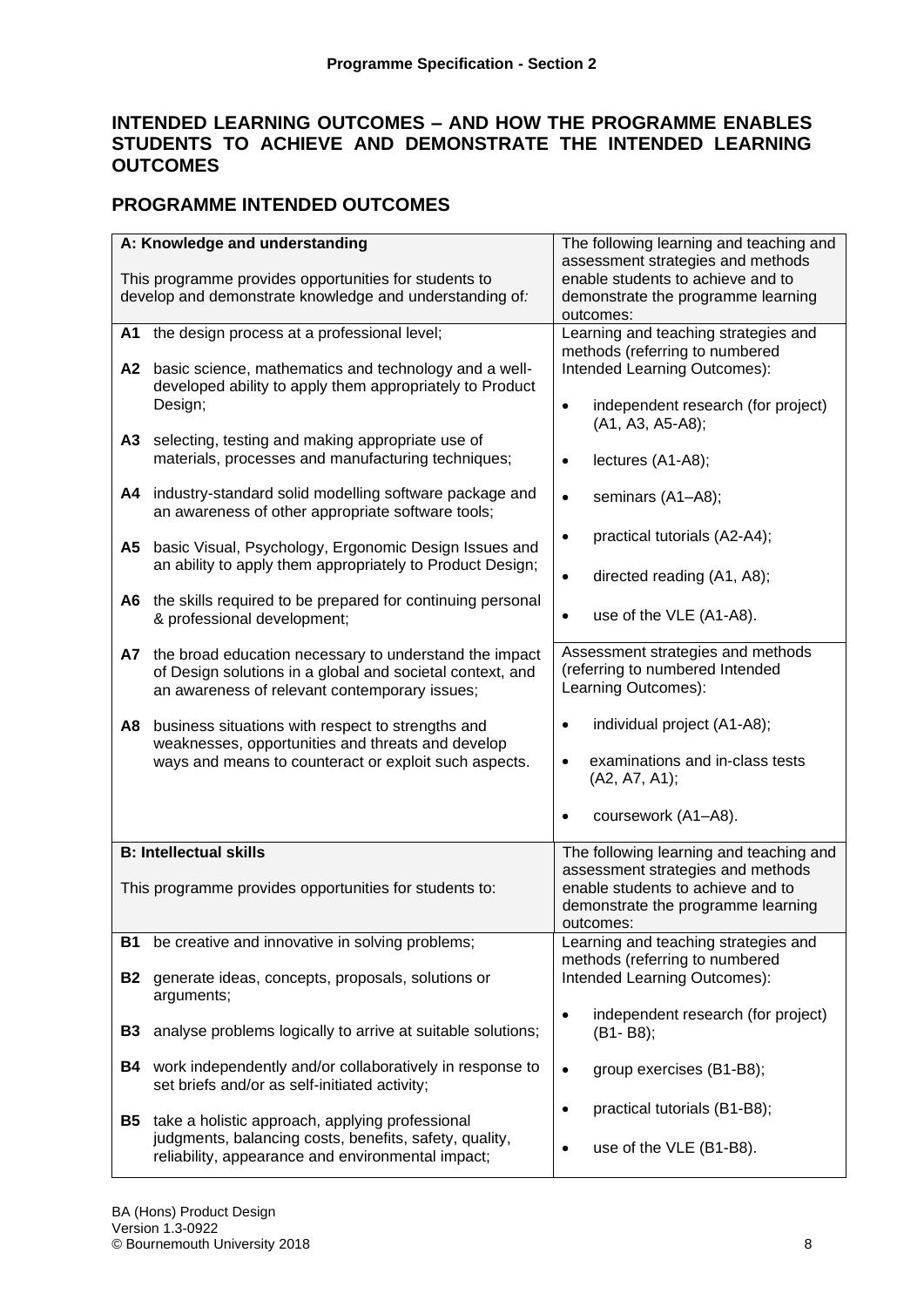| B7             | <b>B6</b> focus on criticising and justify aesthetic and ergonomic<br>attributes of a designed product while considering a<br>sound theoretical approach in enabling the introduction<br>of new and advancing technology;<br>evaluate designs, processes and products, and suggest<br>improvements; | Assessment strategies and methods<br>(referring to numbered Intended<br>Learning Outcomes):<br>individual project (B1-B8);<br>$\bullet$<br>coursework (B1-B8).<br>$\bullet$ |
|----------------|-----------------------------------------------------------------------------------------------------------------------------------------------------------------------------------------------------------------------------------------------------------------------------------------------------|-----------------------------------------------------------------------------------------------------------------------------------------------------------------------------|
| <b>B8</b>      | undertake research and analysis of information from a<br>variety of sources.                                                                                                                                                                                                                        |                                                                                                                                                                             |
|                | <b>C: Practical skills</b>                                                                                                                                                                                                                                                                          | The following learning and teaching and                                                                                                                                     |
|                | This programme provides opportunities for students to:                                                                                                                                                                                                                                              | assessment strategies and methods<br>enable students to achieve and to<br>demonstrate the programme learning<br>outcomes:                                                   |
| C <sub>1</sub> | produce high quality prototypes which, as closely as<br>possible, look like, feel like and work in the same way as<br>a manufactured item;                                                                                                                                                          | Learning and teaching strategies and<br>methods (referring to numbered<br>Intended Learning Outcomes):                                                                      |
| C <sub>2</sub> | use a wide range of tools, techniques and equipment,<br>including appropriate software and rapid prototyping<br>techniques;                                                                                                                                                                         | individual project (C1-C4);<br>$\bullet$<br>practical tutorials (C1-C4);<br>$\bullet$                                                                                       |
| C <sub>3</sub> | employ appropriate materials, media, techniques,<br>methods, technologies and tools with skill and<br>imagination whilst observing good working practices;                                                                                                                                          | seminars (C1-C4);<br>$\bullet$<br>use of the VLE (C1-C4).<br>$\bullet$                                                                                                      |
| C4             | undertake laboratory works, test rigs, use laboratory and<br>workshop equipment to generate valuable data.                                                                                                                                                                                          | Assessment strategies and methods<br>(referring to numbered Intended<br>Learning Outcomes):<br>individual project (C1-C4);<br>$\bullet$<br>coursework (C1-C4).<br>$\bullet$ |
|                | D: Transferable skills                                                                                                                                                                                                                                                                              | The following learning and teaching and                                                                                                                                     |
|                | This programme provides opportunities for students to:                                                                                                                                                                                                                                              | assessment strategies and methods<br>enable students to achieve and to<br>demonstrate the programme learning<br>outcomes:                                                   |
| D1             | source, navigate, select, retrieve, evaluate, manipulate<br>and manage information from a variety of sources;                                                                                                                                                                                       | Learning and teaching strategies and<br>methods (referring to numbered<br>Intended Learning Outcomes):                                                                      |
| D <sub>2</sub> | select and employ communication and information<br>technologies;                                                                                                                                                                                                                                    | individual project (D1-D13);<br>$\bullet$                                                                                                                                   |
| D3.            | articulate ideas and information comprehensibly in<br>visual, oral and written forms;                                                                                                                                                                                                               | practical tutorials (D2);<br>$\bullet$                                                                                                                                      |
| D4             | present ideas in a range of situations;                                                                                                                                                                                                                                                             | seminars (D1-D12);<br>$\bullet$                                                                                                                                             |
| D5             | interact effectively with others, for example through<br>collaboration, collective endeavour and negotiation;                                                                                                                                                                                       | group exercises (D1, D2, D3, D4,<br>D5, D6, D9, D11);                                                                                                                       |
| D6.            | analyse information and experiences, formulate<br>independent judgments;                                                                                                                                                                                                                            | use of the VLE $(D1 - D13)$ .<br>$\bullet$<br>Assessment strategies and methods                                                                                             |
| D7             | articulate reasoned arguments through reflection, review<br>and evaluation;                                                                                                                                                                                                                         | (referring to numbered Intended<br>Learning Outcomes):                                                                                                                      |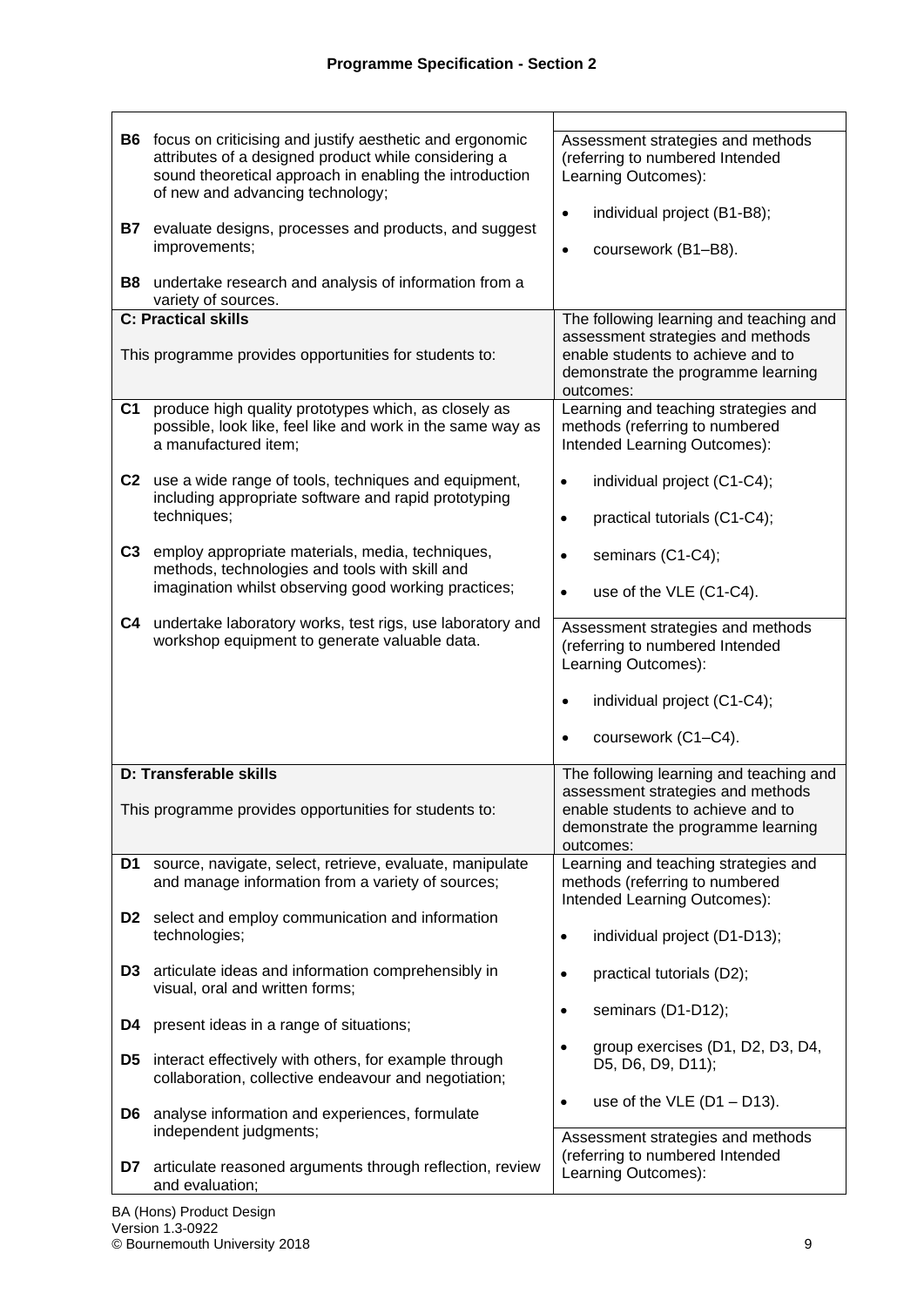| <b>D8</b> formulate reasoned responses to the critical judgments<br>of others:                               | individual projects (D1-D13);<br>٠ |
|--------------------------------------------------------------------------------------------------------------|------------------------------------|
| identify personal strengths and needs;<br>D9.                                                                | coursework (D1-D13).               |
| <b>D10</b> study independently, set goals, manage their own<br>workloads and meet deadlines:                 |                                    |
| D11 develop independence of mind, with intellectual integrity,<br>particularly in respect of ethical issues; |                                    |
| <b>D12</b> become enthusiastic, in the application of their<br>knowledge and understanding and skills;       |                                    |
| D13 develop an enquiring mind, eager for new knowledge<br>and understanding.                                 |                                    |

## **LEVEL 5/DipHE INTENDED LEVEL OUTCOMES**

|           | A: Knowledge and understanding                                                                                                                                                                                                                                                     | The following learning and teaching and                                                                                                                                        |
|-----------|------------------------------------------------------------------------------------------------------------------------------------------------------------------------------------------------------------------------------------------------------------------------------------|--------------------------------------------------------------------------------------------------------------------------------------------------------------------------------|
|           | This level provides opportunities for students to develop and<br>demonstrate knowledge and understanding of:                                                                                                                                                                       | assessment strategies and methods<br>enable students to achieve and to<br>demonstrate the level learning<br>outcomes:                                                          |
| A2        | A1 the Design Process and Design Methods and their value<br>in the product development process;<br>less common materials and associated manufacturing<br>processes and an understanding of how to design<br>components and assemblies to suit appropriate<br>production Processes; | Learning and teaching strategies and<br>methods (referring to numbered<br>Intended Learning Outcomes):<br>lectures (A1-A7);<br>$\bullet$<br>seminars $(A1 - A7);$<br>$\bullet$ |
| A3        | prototyping techniques;                                                                                                                                                                                                                                                            | use of the VLE (A1-A7).<br>$\bullet$                                                                                                                                           |
| A4        | applying technical principles to design problems and an<br>understanding of how some advanced products function;                                                                                                                                                                   | Assessment strategies and methods<br>(referring to numbered Intended                                                                                                           |
| A5<br>A6  | appropriate Visual, Psychological, Ergonomic and Social<br>issues and their impact upon Product Design;<br>how Visualisation techniques may be applied during the<br>process of design;                                                                                            | Learning Outcomes):<br>examinations and on-line<br>$\bullet$<br>assessments (A2, A4);                                                                                          |
|           | A7 industry-standard modelling software tools.                                                                                                                                                                                                                                     | coursework $(A1 - A7)$ .                                                                                                                                                       |
|           | <b>B: Intellectual skills</b>                                                                                                                                                                                                                                                      | The following learning and teaching and                                                                                                                                        |
|           | This level provides opportunities for students to:                                                                                                                                                                                                                                 | assessment strategies and methods<br>enable students to achieve and to<br>demonstrate the level learning<br>outcomes:                                                          |
| <b>B1</b> | use creativity, innovation and analysis in solving<br>problems;                                                                                                                                                                                                                    | Learning and teaching strategies and<br>methods (referring to numbered<br>Intended Learning Outcomes):                                                                         |
| <b>B2</b> | generate ideas, concepts, proposals and solutions;                                                                                                                                                                                                                                 | lectures $(B1 - B5)$ ;<br>$\bullet$                                                                                                                                            |
| <b>B3</b> | use analytical understanding to assist in generating and<br>judging ideas;                                                                                                                                                                                                         | seminars $(B1 - B5)$ ;<br>$\bullet$                                                                                                                                            |
|           |                                                                                                                                                                                                                                                                                    | use of the $VLE$ (B1 - B5).                                                                                                                                                    |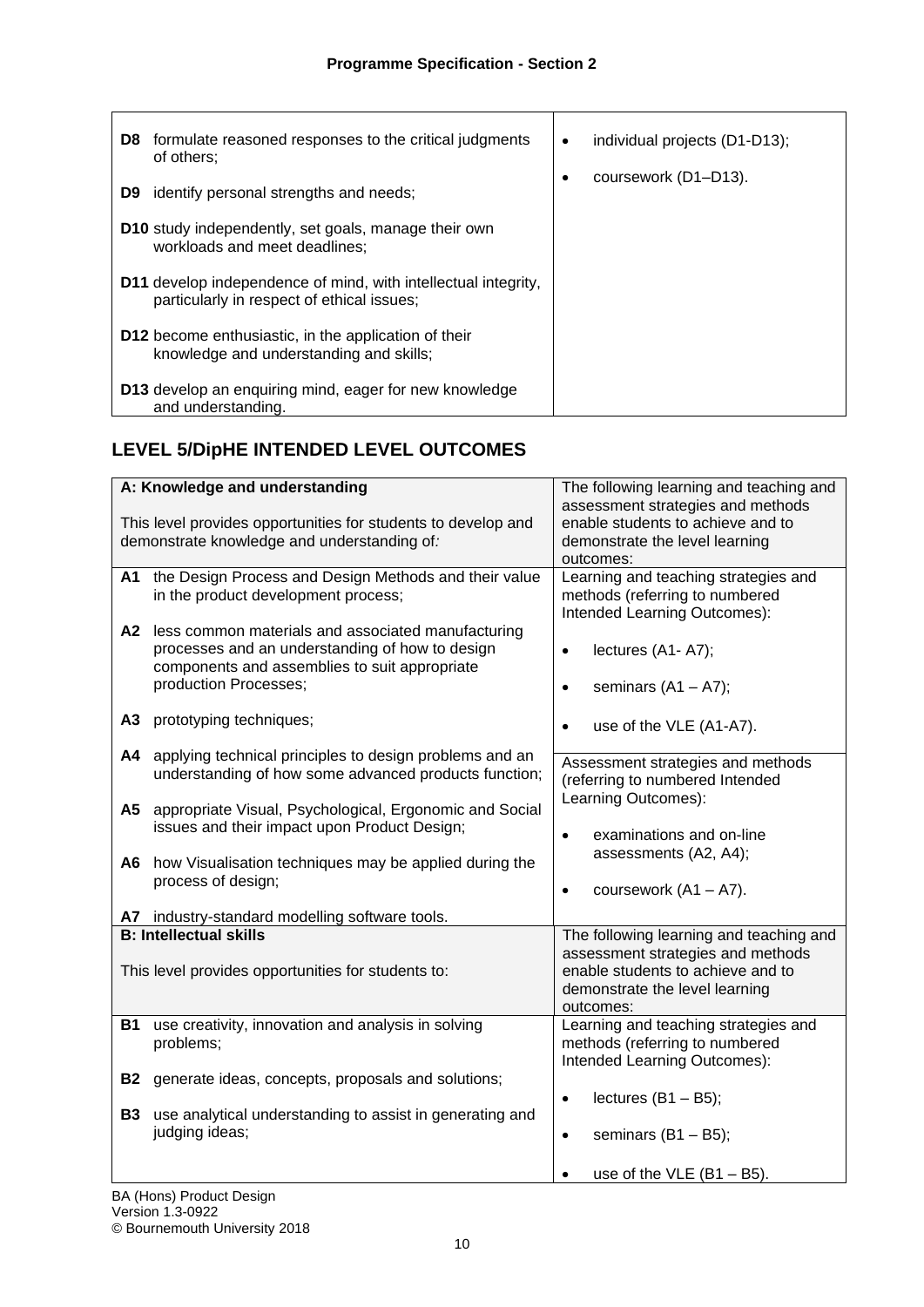| <b>B4</b><br><b>B5</b>           | work effectively using their own initiative and as part of<br>a group;<br>use a holistic and balanced approach to design tasks. | Assessment strategies and methods<br>(referring to numbered Intended<br>Learning Outcomes):<br>examinations and on-line tests<br>$\bullet$<br>(B3);<br>coursework (B1 - B5). |
|----------------------------------|---------------------------------------------------------------------------------------------------------------------------------|------------------------------------------------------------------------------------------------------------------------------------------------------------------------------|
|                                  | <b>C: Practical skills</b>                                                                                                      | The following learning and teaching and                                                                                                                                      |
|                                  | This level provides opportunities for students to:                                                                              | assessment strategies and methods<br>enable students to achieve and to<br>demonstrate the level learning<br>outcomes:                                                        |
| C <sub>1</sub>                   | produce prototypes that demonstrate the function,<br>manufacture, visual and ergonomic aspects of their<br>designs;             | Learning and teaching strategies and<br>methods (referring to numbered<br>Intended Learning Outcomes):                                                                       |
|                                  | C2 use a wide and varied range of workshop tools,<br>techniques and equipment;                                                  | coursework (C1-C5).<br>$\bullet$                                                                                                                                             |
|                                  | C3 employ various materials, media, techniques, methods,<br>technologies and tools whilst observing good working<br>practices;  | Assessment strategies and methods<br>(referring to numbered Intended<br>Learning Outcomes):                                                                                  |
|                                  | C4 use practical test rigs to test ideas and prototypes to<br>evaluate their solutions;                                         | coursework (C1-C5);<br>$\bullet$<br>practical exercises (C1-C4).<br>$\bullet$                                                                                                |
|                                  | C5 use advanced 3D computerised modelling techniques to<br>aid their design process.                                            |                                                                                                                                                                              |
|                                  | D: Transferable skills<br>This level provides opportunities for students to:                                                    | The following learning and teaching and<br>assessment strategies and methods<br>enable students to achieve and to<br>demonstrate the level learning<br>outcomes:             |
| D1                               | undertake research, evaluate and summarise<br>information from a wide variety of sources;                                       | Learning and teaching strategies and<br>methods (referring to numbered<br>Intended Learning Outcomes):                                                                       |
| D <sub>2</sub><br>D <sub>3</sub> | use appropriate computer software;<br>select and employ communication and information                                           | seminars (D1-D14);<br>$\bullet$                                                                                                                                              |
|                                  | technologies;                                                                                                                   | use of the VLE $(D1 - D14)$ ;<br>$\bullet$                                                                                                                                   |
| D4<br>D <sub>5</sub>             | present visual work in a wide variety of different ways;<br>communicate ideas in oral and written forms;                        | Assessment strategies and methods<br>(referring to numbered Intended<br>Learning Outcomes):                                                                                  |
| D6                               | present ideas and work in a professional manner<br>effectively to different audiences;                                          | coursework (D1 - D14).<br>$\bullet$                                                                                                                                          |
| D7                               | work effectively with others in a group situation;                                                                              |                                                                                                                                                                              |
| D8                               | clearly explain the reasons and judgments that informed<br>their decisions;                                                     |                                                                                                                                                                              |
| D9                               | be constructive and supportive in criticising the work of<br>others;                                                            |                                                                                                                                                                              |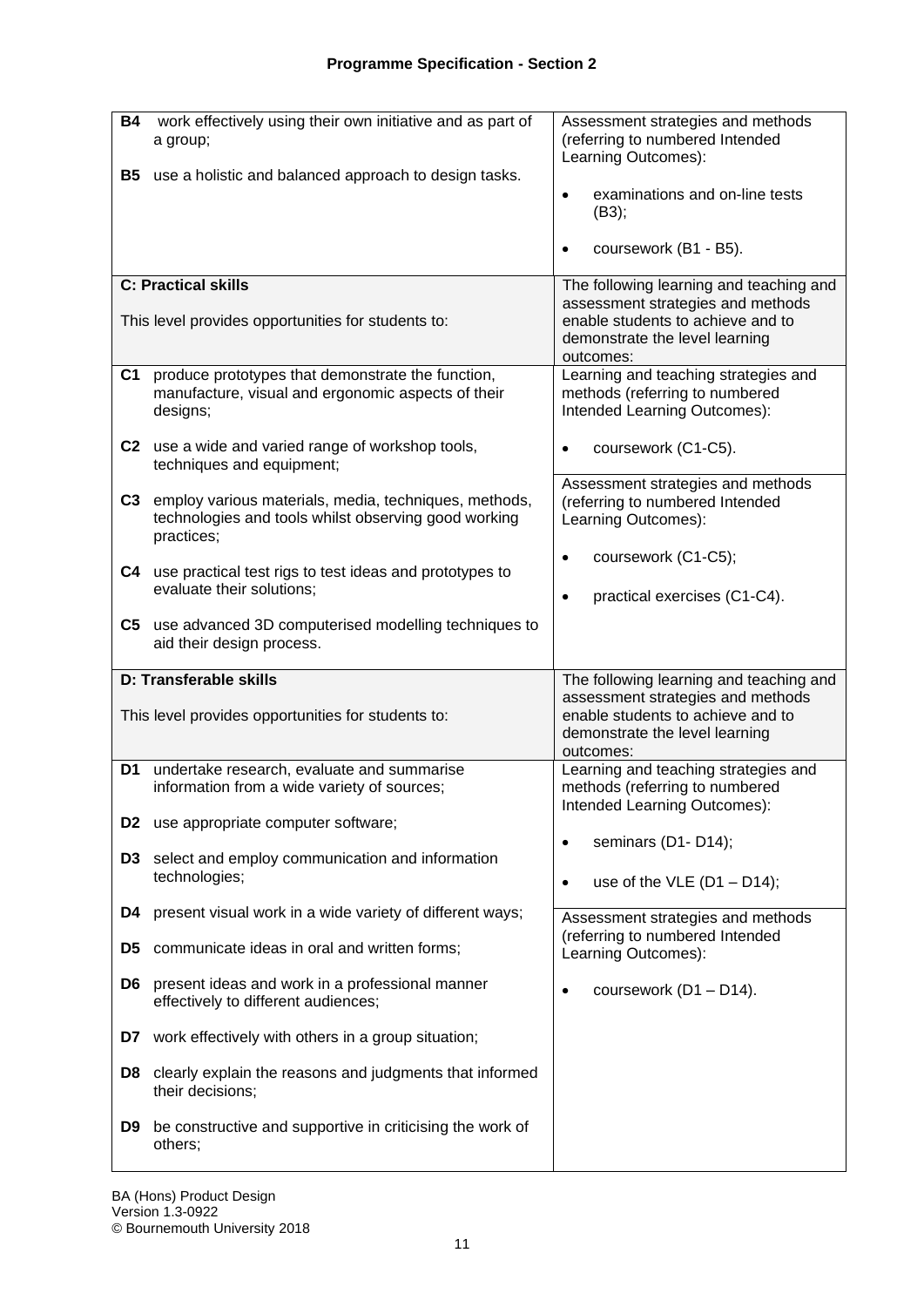| D10 listen to, evaluate and respond to criticism of their own<br>work:              |  |
|-------------------------------------------------------------------------------------|--|
| D11 plan their own time effectively, set priorities and meet<br>deadlines:          |  |
| <b>D12</b> develop a committed awareness of the need for<br>academic study;         |  |
| D13 enjoy developing and applying their knowledge,<br>understanding and skills;     |  |
| D14 develop a clear awareness and personal interest in<br>professional development. |  |

# **LEVEL 4/Cert HE INTENDED LEVEL OUTCOMES**

|           | A: Knowledge and understanding                                                                                                                                   | The following learning and teaching and                                                                                                                          |
|-----------|------------------------------------------------------------------------------------------------------------------------------------------------------------------|------------------------------------------------------------------------------------------------------------------------------------------------------------------|
|           | This level provides opportunities for students to develop and<br>demonstrate knowledge and understanding of:                                                     | assessment strategies and methods<br>enable students to achieve and to<br>demonstrate the level learning<br>outcomes:                                            |
| A1 I      | the Design Process, some basic Design Methods and<br>their usefulness and importance to the product Designer;                                                    | Learning and teaching strategies and<br>methods (referring to numbered<br>Intended Learning Outcomes):                                                           |
|           | A2 a basic ability in the use of development, communication<br>and presentation tools;                                                                           | lectures (A1-A7);<br>$\bullet$                                                                                                                                   |
|           | A3 Visual, Ergonomic, Product Psychology and physiology<br>issues and their effect upon design;                                                                  | seminars $(A1 - A7);$<br>$\bullet$                                                                                                                               |
| A4 -      | some basic mathematical, Technological and Scientific                                                                                                            | use of the VLE (A1-A7).<br>$\bullet$                                                                                                                             |
|           | principles and their application to Product Design<br>problems;                                                                                                  | Assessment strategies and methods<br>(referring to numbered Intended                                                                                             |
| A5.       | the basic structure of materials and how these affect<br>their properties and a broad knowledge and<br>understanding of general Workshop Theory and<br>Practice; | Learning Outcomes):<br>in-class tests (A3-A6);<br>$\bullet$<br>coursework $(A1 - A7)$ .<br>$\bullet$                                                             |
| A6        | basic materials and production Processes and an<br>understanding of how to design simple components to<br>suit some production processes;                        |                                                                                                                                                                  |
| <b>A7</b> | an industry-standard 2D drafting package and a 3D<br>modelling package.                                                                                          |                                                                                                                                                                  |
|           | <b>B: Intellectual skills</b><br>This level provides opportunities for students to:                                                                              | The following learning and teaching and<br>assessment strategies and methods<br>enable students to achieve and to<br>demonstrate the level learning<br>outcomes: |
| <b>B1</b> | be creative and innovative in solving problems;                                                                                                                  | Learning and teaching strategies and<br>methods (referring to numbered                                                                                           |
| <b>B2</b> | generate ideas, proposals and solutions for simple<br>product ideas;                                                                                             | Intended Learning Outcomes):                                                                                                                                     |
| <b>B3</b> | analyse problems logically to arrive at suitable solutions;                                                                                                      | lectures (B1, B7);<br>$\bullet$                                                                                                                                  |
|           | <b>B4</b> work alone or in teams;                                                                                                                                | seminars $(B1 - B7)$ ;<br>$\bullet$                                                                                                                              |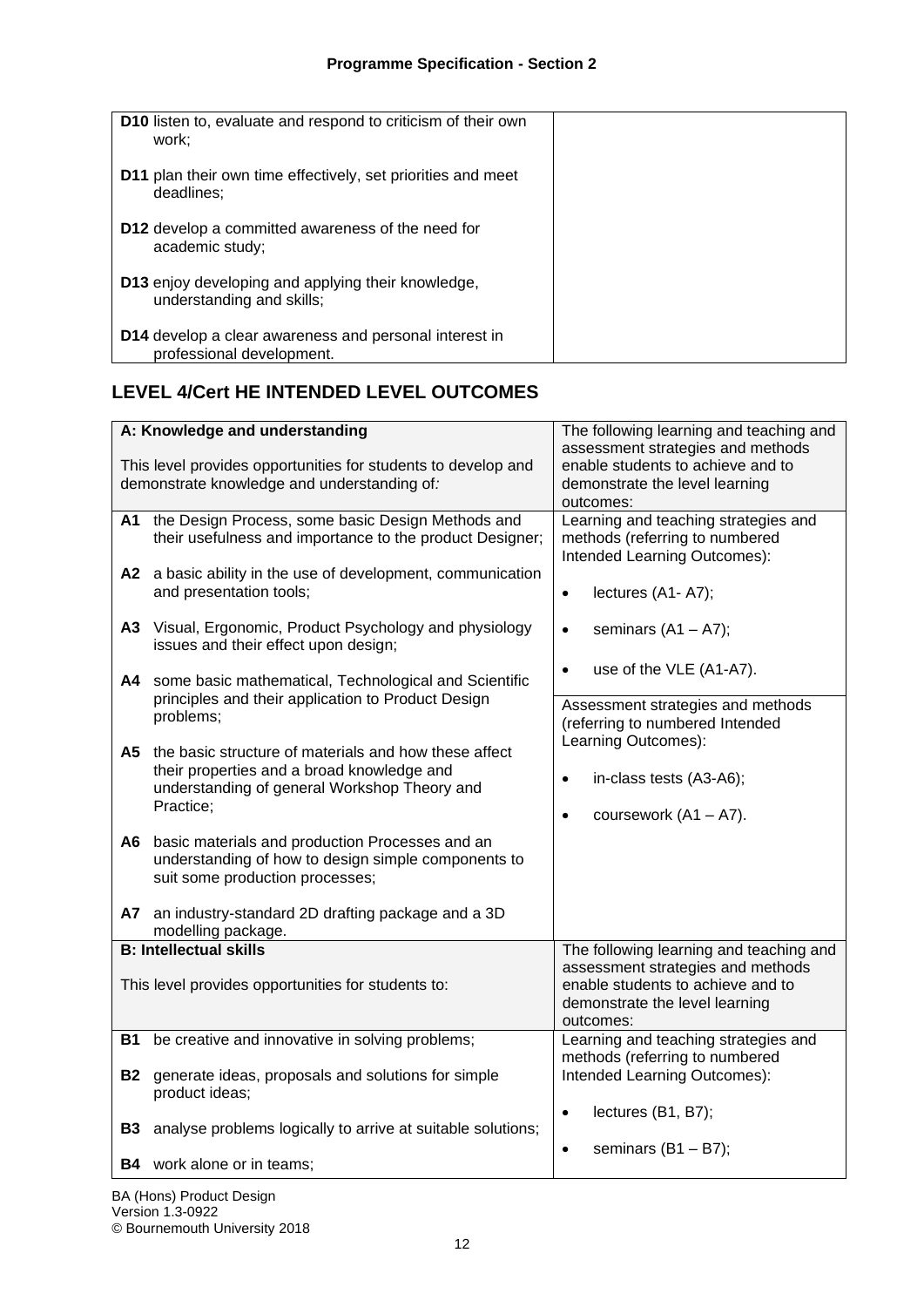| <b>B5</b>      | use time planning techniques to organise their own time;                                                                  | use of the $VLE$ (B1 - B7).<br>$\bullet$                                                                              |
|----------------|---------------------------------------------------------------------------------------------------------------------------|-----------------------------------------------------------------------------------------------------------------------|
| B6             | be aware of the need for a holistic and balanced<br>approach to design tasks;                                             | Assessment strategies and methods<br>(referring to numbered Intended<br>Learning Outcomes):                           |
| B7 .           | apply basic analytical and creative techniques to design<br>problems.                                                     | coursework (B1 - B7).<br>$\bullet$                                                                                    |
|                | <b>C: Practical skills</b>                                                                                                | The following learning and teaching and                                                                               |
|                | This level provides opportunities for students to:                                                                        | assessment strategies and methods<br>enable students to achieve and to<br>demonstrate the level learning<br>outcomes: |
| C <sub>1</sub> | produce simple prototypes that function reasonably well<br>and portray an appropriate visual image of simple<br>products; | Learning and teaching strategies and<br>methods (referring to numbered<br>Intended Learning Outcomes):                |
|                | C2 develop and communicate their ideas using manual<br>techniques;                                                        | lectures $(C1 - C4)$ ;<br>$\bullet$                                                                                   |
| C3             | produce clear effective engineering drawings to the                                                                       | coursework $(C1 - C6)$ ;<br>$\bullet$                                                                                 |
|                | appropriate standard;                                                                                                     | group exercises (C1-C6).<br>$\bullet$                                                                                 |
|                | C4 use various workshop tools, techniques and equipment;                                                                  | Assessment strategies and methods                                                                                     |
| C5             | undertake practical test rigs to test ideas;                                                                              | (referring to numbered Intended<br>Learning Outcomes):                                                                |
|                | C6 use 2D-computer drafting and 3D Computer modelling<br>packages.                                                        | coursework (C1-C6).<br>$\bullet$                                                                                      |
|                | <b>D: Transferable skills</b>                                                                                             | The following learning and teaching and                                                                               |
|                | This level provides opportunities for students to:                                                                        | assessment strategies and methods<br>enable students to achieve and to<br>demonstrate the level learning<br>outcomes: |
| D1             | research and utilise information from both manual and<br>digital sources;                                                 | Learning and teaching strategies and<br>methods (referring to numbered<br>Intended Learning Outcomes):                |
|                | <b>D2</b> use basic office software on a PC efficiently and<br>accurately;                                                | lectures (D1, D9);                                                                                                    |
| D3             | present visual work in a variety of different ways;                                                                       | seminars (D1-D12);<br>$\bullet$                                                                                       |
| D4.            | communicate ideas in oral and written forms;                                                                              | use of the VLE $(D1 - D12)$ .<br>$\bullet$                                                                            |
| D5             | present ideas and work to an audience;                                                                                    | Assessment strategies and methods                                                                                     |
|                | <b>D6</b> work in a group situation;                                                                                      | (referring to numbered Intended<br>Learning Outcomes):                                                                |
| D7             | justify decisions based upon reasonable analysis,<br>evaluation and consideration;                                        | coursework (D1 - D12).<br>$\bullet$                                                                                   |
| D8.            | develop the ability to take and give constructive criticism;                                                              |                                                                                                                       |
| D9.            | plan their own time and meet deadlines                                                                                    |                                                                                                                       |
|                | D10 to develop an awareness of the need for academic<br>study;                                                            |                                                                                                                       |
|                | D11 enjoy developing their knowledge, understanding and<br>skills;<br>BA (Hons) Product Design                            |                                                                                                                       |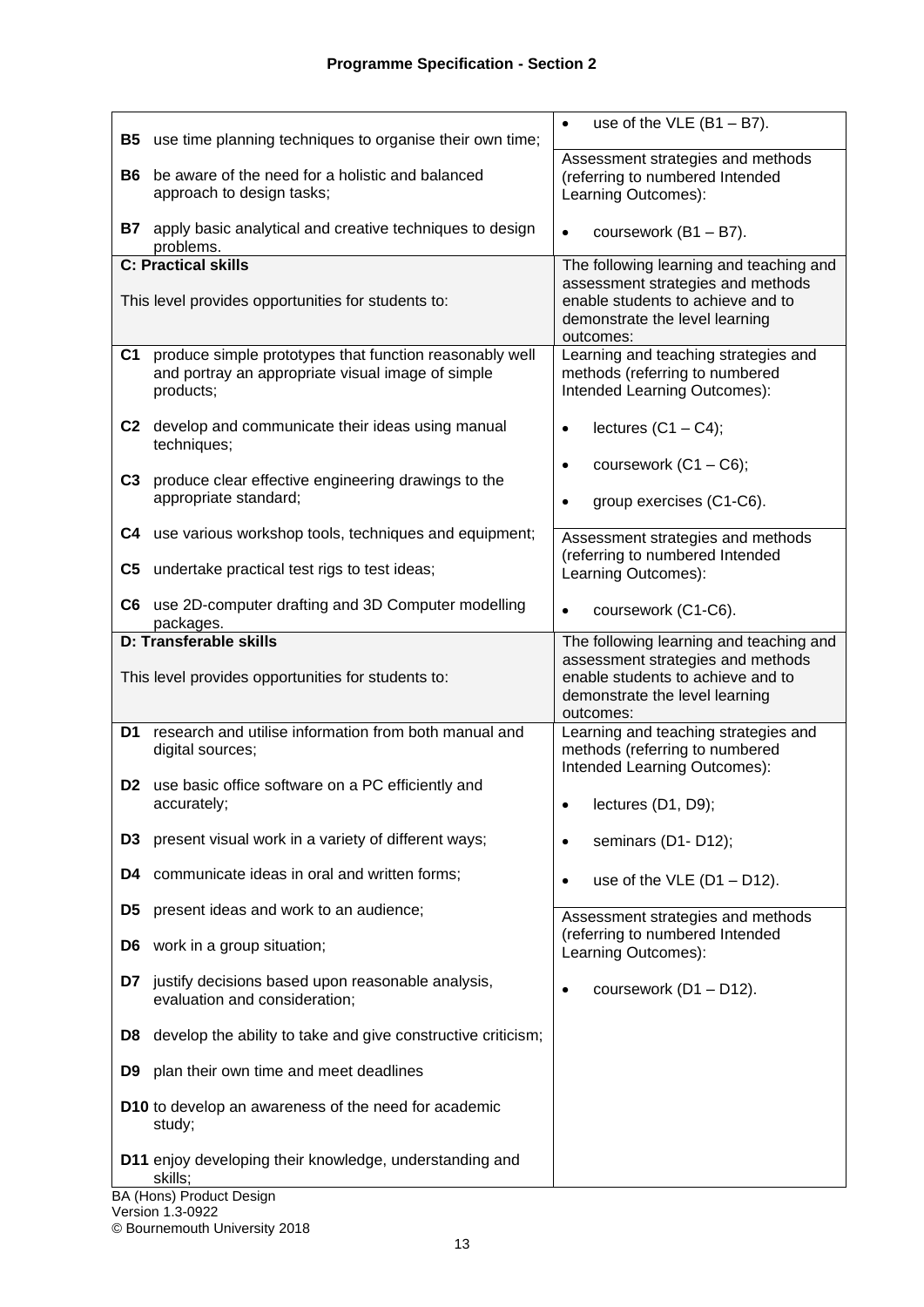| D12 develop awareness and personal interest in professional |
|-------------------------------------------------------------|
| development.                                                |

### **ADMISSION REGULATIONS**

The regulations for this programme are the University's Standard Undergraduate Admission Regulations [\(https://intranetsp.bournemouth.ac.uk/pandptest/3a-undergraduate-admissions](https://intranetsp.bournemouth.ac.uk/pandptest/3a-undergraduate-admissions-regulations.pdf)[regulations.pdf\)](https://intranetsp.bournemouth.ac.uk/pandptest/3a-undergraduate-admissions-regulations.pdf).

### **ASSESSMENT REGULATIONS**

The regulations for this programme are the University's Standard Undergraduate Assessment Regulations [\(https://intranetsp.bournemouth.ac.uk/pandptest/6a-standard-assessment-regulations](https://intranetsp.bournemouth.ac.uk/pandptest/6a-standard-assessment-regulations-undergraduate.pdf)[undergraduate.pdf\)](https://intranetsp.bournemouth.ac.uk/pandptest/6a-standard-assessment-regulations-undergraduate.pdf) with the following exceptions:

#### **COMPENSATION (Section 7)**

Compensation may only be applied for up to 20 credits across all levels of the programme.

### **PLACEMENT ELEMENT**

This programme offers students, under the guidance of the Placement Tutor and the Placement Coordinator, the opportunity to complete a sandwich year with a minimum 30 week placement before level 6.

Successful completion of the 30 week placement is optional. The placement is assessed on a pass/fail basis using a 3000 word reflective report. The 30 week sandwich placement must be completed between levels 5 and 6 and is a requirement for progression to level 6 for the successful completion of the sandwich mode award.

Placement draws on some or all of the units studied on the first two levels of the programme. It provides the opportunity for the student to develop their abilities and understanding of product design and related subjects, as well as providing a platform for successful entry into the profession following graduation. It applies and develops understanding and skills acquired in Levels 4 and 5, makes a major contribution to the understanding of the final level units, further develops final projects by utilising the context of the work experience as appropriate and enhances students' prospects of future employment.

<http://intranetsp.bournemouth.ac.uk/pandptest/4k-placements-policy-and-procedure.pdf>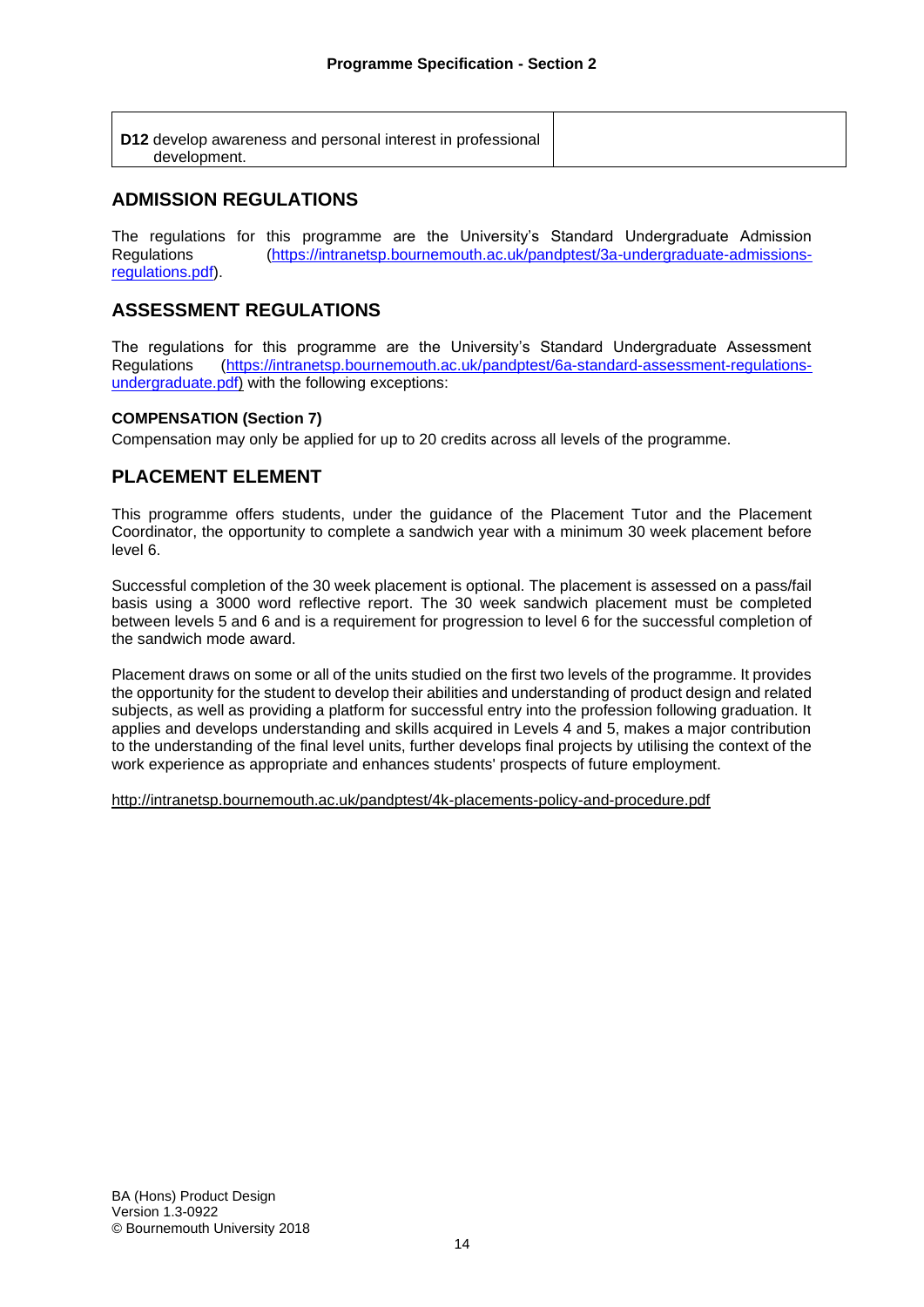# **Programme Skills Matrix**

| <b>Units</b> |                                                                                                                                                                      | <b>Programme Intended Learning Outcomes</b> |                    |              |                         |                                       |              |                           |              |                                                                                                               |                                                                                                                           |                                                                                            |                                                                                                                                            |              |                    |                     |                    |                    |                              |                              |                              |                    |                   |                           |                    |                    |              |                     |                    |                       |                                    |                                           |                               |                           |
|--------------|----------------------------------------------------------------------------------------------------------------------------------------------------------------------|---------------------------------------------|--------------------|--------------|-------------------------|---------------------------------------|--------------|---------------------------|--------------|---------------------------------------------------------------------------------------------------------------|---------------------------------------------------------------------------------------------------------------------------|--------------------------------------------------------------------------------------------|--------------------------------------------------------------------------------------------------------------------------------------------|--------------|--------------------|---------------------|--------------------|--------------------|------------------------------|------------------------------|------------------------------|--------------------|-------------------|---------------------------|--------------------|--------------------|--------------|---------------------|--------------------|-----------------------|------------------------------------|-------------------------------------------|-------------------------------|---------------------------|
|              |                                                                                                                                                                      | $\mathbf{1}$                                | $\overline{2}$     | A<br>3       | $\overline{\mathbf{4}}$ | 5                                     | A<br>6       | $\overline{7}$            | 8            | в<br>$\mathbf{1}$                                                                                             | в<br>$\mathbf{2}$                                                                                                         | В<br>$\mathbf{3}$                                                                          | в<br>$\overline{\mathbf{4}}$                                                                                                               | $rac{B}{5}$  | в<br>6             | В<br>$\overline{7}$ | B<br>8             | C<br>$\mathbf{1}$  | C<br>$\overline{\mathbf{2}}$ | С<br>$\overline{\mathbf{3}}$ | С<br>$\overline{\mathbf{4}}$ | D<br>$\mathbf{1}$  | D<br>$\mathbf{2}$ | D<br>$\mathbf{3}$         | D<br>4             | D<br>5             | D<br>6       | D<br>$\overline{7}$ | D<br>8             | D<br>$\boldsymbol{9}$ | D<br>$\blacksquare$<br>$\mathbf 0$ | D<br>$\mathbf{1}$<br>$\blacktriangleleft$ | D<br>$1 \mid 1$<br>$2 \mid 3$ | D                         |
|              | <b>Product Design Prototypes</b>                                                                                                                                     |                                             |                    | X            |                         |                                       |              |                           |              | X                                                                                                             |                                                                                                                           | x                                                                                          |                                                                                                                                            | X            |                    | x                   | X                  | x                  | X                            | $\pmb{\mathsf{x}}$           | $\boldsymbol{\mathsf{x}}$    | $\mathsf{x}$       |                   |                           | X                  |                    |              |                     |                    |                       | x                                  |                                           | $\mathsf{x}$                  | X                         |
| L<br>E<br>v  | <b>Business Development</b>                                                                                                                                          |                                             |                    |              |                         |                                       |              |                           | x            |                                                                                                               |                                                                                                                           |                                                                                            |                                                                                                                                            | X            |                    |                     | X                  |                    |                              |                              |                              |                    |                   |                           |                    |                    |              |                     |                    |                       | X                                  |                                           | $\mathsf{x}$                  | $\pmb{\chi}$              |
| E<br>L.      | Product Design Projects 3                                                                                                                                            | $\mathsf{x}$                                | $\pmb{\chi}$       | X            | $\pmb{\mathsf{x}}$      | X                                     | X            | $\boldsymbol{\mathsf{x}}$ | X            | $\mathsf{x}$                                                                                                  | $\pmb{\mathsf{x}}$                                                                                                        | $\mathsf{x}$                                                                               | $\mathsf{x}$                                                                                                                               | $\mathsf{x}$ | X                  | $\mathsf{x}$        | $\mathsf{x}$       |                    | $\mathsf{x}$                 | X                            | $\mathsf{x}$                 | $\mathsf{x}$       | X                 | $\boldsymbol{\mathsf{x}}$ | X                  | $\mathsf{x}$       | $\mathsf{x}$ | X                   | $\pmb{\mathsf{x}}$ | $\pmb{\mathsf{x}}$    | $\boldsymbol{\mathsf{x}}$          | $\mathsf{x}$                              | $\mathsf{x}$                  | $\mathsf{x}$              |
| 6            | Design Studies 3                                                                                                                                                     |                                             |                    |              |                         | X                                     |              |                           |              |                                                                                                               |                                                                                                                           |                                                                                            |                                                                                                                                            |              |                    |                     |                    |                    |                              |                              |                              |                    |                   |                           |                    |                    |              |                     |                    |                       | x                                  |                                           | X                             | $\boldsymbol{\mathsf{x}}$ |
| L.           | Manufacturing and Technology                                                                                                                                         |                                             | $\mathsf{x}$       |              |                         |                                       |              |                           |              |                                                                                                               |                                                                                                                           | x                                                                                          |                                                                                                                                            |              |                    |                     |                    |                    |                              |                              |                              |                    |                   | X                         |                    |                    |              |                     |                    | x                     | X                                  |                                           | X                             | $\mathsf{x}$              |
| E<br>V       | Design Studies 2                                                                                                                                                     |                                             |                    | x            |                         |                                       |              |                           |              |                                                                                                               |                                                                                                                           |                                                                                            |                                                                                                                                            |              |                    |                     |                    |                    |                              |                              |                              | $\pmb{\mathsf{x}}$ |                   | $\pmb{\mathsf{x}}$        |                    |                    |              |                     |                    | $\pmb{\times}$        | $\mathsf{x}$                       |                                           | $\pmb{\mathsf{X}}$            | $\mathsf{x}$              |
| E            | Management and Commercialisation                                                                                                                                     |                                             |                    |              |                         |                                       |              |                           | $\mathsf{x}$ |                                                                                                               | X                                                                                                                         |                                                                                            |                                                                                                                                            | $\mathsf{x}$ |                    |                     |                    |                    |                              |                              |                              | $\mathsf{x}$       |                   | $\pmb{\mathsf{x}}$        |                    |                    |              |                     |                    | x                     | $\pmb{\chi}$                       |                                           | $\pmb{\mathsf{x}}$            | $\boldsymbol{\mathsf{X}}$ |
| L            | <b>Product Design Tools</b>                                                                                                                                          |                                             |                    |              | $\mathsf{x}$            |                                       |              |                           |              |                                                                                                               |                                                                                                                           |                                                                                            |                                                                                                                                            |              |                    |                     |                    |                    |                              |                              |                              |                    |                   | $\mathsf{x}$              |                    |                    |              |                     |                    | X                     | $\mathsf{x}$                       |                                           | $\mathsf{x}$                  | $\mathsf{x}$              |
| 5            | Product Design Projects 2A                                                                                                                                           | X                                           | x                  | x            | $\mathsf{x}$            | $\pmb{\mathsf{x}}$                    | x            | $\pmb{\chi}$              |              | $\pmb{\mathsf{x}}$                                                                                            | $\pmb{\mathsf{x}}$                                                                                                        | $\mathsf{x}$                                                                               | $\pmb{\chi}$                                                                                                                               | $\mathsf{x}$ | X                  | $\pmb{\mathsf{x}}$  | x                  | $\pmb{\mathsf{x}}$ | x                            | $\pmb{\mathsf{x}}$           | $\pmb{\chi}$                 | $\pmb{\mathsf{x}}$ | x                 | $\boldsymbol{\mathsf{x}}$ | $\pmb{\mathsf{x}}$ | $\pmb{\mathsf{x}}$ | $\mathsf{x}$ | $\pmb{\times}$      | $\pmb{\times}$     | $\mathsf{x}$          | $\mathsf{x}$                       | $\mathsf{x}$                              | $\mathsf{x}$                  | $\mathsf{x}$              |
|              | Product Design Projects 2B                                                                                                                                           | $\mathsf{x}$                                | $\pmb{\chi}$       | X            | $\mathsf{x}$            | X                                     | X            | $\mathbf{x}$              |              | $\mathsf{x}$                                                                                                  | $\pmb{\mathsf{x}}$                                                                                                        | $\mathsf{x}$                                                                               | $\mathsf{x}$                                                                                                                               | $\pmb{\chi}$ | $\pmb{\mathsf{X}}$ | $\mathsf{x}$        | $\pmb{\mathsf{x}}$ | $\mathsf{x}$       | $\mathsf{x}$                 | $\pmb{\chi}$                 | $\mathsf{x}$                 | $\pmb{\chi}$       | X                 | $\boldsymbol{\mathsf{x}}$ | X                  | $\mathsf{x}$       | $\mathsf{x}$ | $\pmb{\chi}$        | $\pmb{\mathsf{x}}$ | $\pmb{\chi}$          | $\mathsf{x}$                       | $\mathsf{x}$                              | $\pmb{\mathsf{X}}$            | $\mathsf{x}$              |
| L.           | Materials and Technology A                                                                                                                                           |                                             | $\pmb{\mathsf{x}}$ | X            |                         |                                       |              |                           |              |                                                                                                               |                                                                                                                           | x                                                                                          |                                                                                                                                            |              |                    |                     |                    |                    |                              |                              |                              | $\mathsf{x}$       |                   | x                         |                    |                    |              |                     |                    | x                     | $\mathsf{x}$                       |                                           | $\pmb{\mathsf{x}}$            | $\mathsf{x}$              |
| E<br>V       | Materials and Technology B                                                                                                                                           |                                             | $\pmb{\mathsf{x}}$ | X            |                         |                                       |              |                           |              |                                                                                                               |                                                                                                                           | $\mathsf{x}$                                                                               |                                                                                                                                            |              |                    |                     |                    |                    |                              |                              |                              | $\mathsf{x}$       |                   | $\pmb{\mathsf{x}}$        |                    |                    |              |                     |                    | $\pmb{\times}$        | x                                  |                                           | $\mathsf{x}$                  | $\mathsf{x}$              |
| E            | Design Communication                                                                                                                                                 |                                             |                    |              | $\mathsf{x}$            |                                       |              |                           |              |                                                                                                               |                                                                                                                           |                                                                                            |                                                                                                                                            |              |                    |                     |                    |                    |                              |                              |                              |                    |                   | $\pmb{\mathsf{x}}$        |                    |                    |              |                     |                    | $\pmb{\times}$        | $\pmb{\chi}$                       |                                           | $\pmb{\mathsf{X}}$            | $\pmb{\times}$            |
| L            | Design Studies 1                                                                                                                                                     |                                             |                    |              |                         | $\mathsf{x}$                          |              |                           |              |                                                                                                               |                                                                                                                           |                                                                                            |                                                                                                                                            |              |                    | $\pmb{\mathsf{x}}$  | $\pmb{\times}$     |                    |                              |                              |                              | $\mathsf{x}$       |                   | $\pmb{\mathsf{x}}$        |                    |                    |              |                     |                    | $\pmb{\times}$        | $\mathsf{x}$                       |                                           | $\mathsf{x}$                  | $\mathsf{x}$              |
| 4            | Design Project 1                                                                                                                                                     | $\mathsf{x}$                                | x                  | $\mathsf{x}$ | $\mathsf{x}$            | X                                     | x            | $\pmb{\chi}$              |              | $\mathsf{x}$                                                                                                  | $\mathsf{x}$                                                                                                              | $\mathsf{x}$                                                                               | $\mathsf{x}$                                                                                                                               | $\mathsf{x}$ | $\mathsf{x}$       | $\pmb{\mathsf{x}}$  | x                  | $\mathsf{x}$       | x                            | $\pmb{\chi}$                 | $\mathsf{x}$                 | X                  | $\mathsf{x}$      | $\boldsymbol{\mathsf{x}}$ | $\pmb{\mathsf{x}}$ | $\pmb{\mathsf{x}}$ | $\mathsf{x}$ | $\pmb{\mathsf{x}}$  | $\pmb{\chi}$       | $\pmb{\chi}$          | $\mathsf{x}$                       | $\mathsf{x}$                              | $\mathsf{x}$                  | $\mathbf{x}$              |
|              | <b>Team Project</b>                                                                                                                                                  | $\mathbf{x}$                                | $\mathbf{x}$       | X            | $\mathsf{x}$            | $\mathsf{x}$                          | $\mathsf{x}$ | $\mathsf{x}$              |              | $\mathsf{x}$                                                                                                  | $\mathsf{x}$                                                                                                              | $\mathsf{x}$                                                                               | $\mathbf{x}$                                                                                                                               | $\mathbf{x}$ | x                  | $\mathsf{x}$        | $\mathsf{x}$       | $\mathsf{x}$       | $\mathsf{x}$                 | $\mathsf{x}$                 | $\mathsf{x}$                 | $\mathbf{x}$       | x                 | $\mathsf{x}$              | X                  | x                  | $\mathsf{x}$ | $\mathsf{x}$        | $\mathsf{x}$       | $\mathsf{x}$          | $\mathsf{x}$                       | $\mathsf{x}$                              | x                             | $\mathbf{x}$              |
|              | A - Subject Knowledge and Understanding                                                                                                                              |                                             |                    |              |                         | C - Subject-specific/Practical Skills |              |                           |              |                                                                                                               |                                                                                                                           |                                                                                            |                                                                                                                                            |              |                    |                     |                    |                    |                              |                              |                              |                    |                   |                           |                    |                    |              |                     |                    |                       |                                    |                                           |                               |                           |
|              | This programme provides opportunities for students to develop and demonstrate                                                                                        |                                             |                    |              |                         |                                       |              |                           |              |                                                                                                               |                                                                                                                           |                                                                                            | This programme provides opportunities for students to:                                                                                     |              |                    |                     |                    |                    |                              |                              |                              |                    |                   |                           |                    |                    |              |                     |                    |                       |                                    |                                           |                               |                           |
|              | knowledge and understanding of:<br>the design process at a professional level;                                                                                       |                                             |                    |              |                         |                                       |              |                           |              |                                                                                                               |                                                                                                                           |                                                                                            | 1. produce high quality prototypes which, as closely as possible, look like, feel like and work<br>in the same way as a manufactured item; |              |                    |                     |                    |                    |                              |                              |                              |                    |                   |                           |                    |                    |              |                     |                    |                       |                                    |                                           |                               |                           |
|              | 2. basic science, mathematics and technology and a well-developed ability to apply them                                                                              |                                             |                    |              |                         |                                       |              |                           |              |                                                                                                               |                                                                                                                           | 2. use a wide range of tools, techniques and equipment, including appropriate software and |                                                                                                                                            |              |                    |                     |                    |                    |                              |                              |                              |                    |                   |                           |                    |                    |              |                     |                    |                       |                                    |                                           |                               |                           |
|              | appropriately to Product Design;<br>3. selecting, testing and making appropriate use of materials, processes and                                                     |                                             |                    |              |                         |                                       |              |                           |              |                                                                                                               | rapid prototyping techniques;<br>3. employ appropriate materials, media, techniques, methods, technologies and tools with |                                                                                            |                                                                                                                                            |              |                    |                     |                    |                    |                              |                              |                              |                    |                   |                           |                    |                    |              |                     |                    |                       |                                    |                                           |                               |                           |
|              | manufacturing techniques;                                                                                                                                            |                                             |                    |              |                         |                                       |              |                           |              |                                                                                                               | skill and imagination whilst observing good working practices;                                                            |                                                                                            |                                                                                                                                            |              |                    |                     |                    |                    |                              |                              |                              |                    |                   |                           |                    |                    |              |                     |                    |                       |                                    |                                           |                               |                           |
|              | 4. industry-standard solid modelling software package and an awareness of other<br>appropriate software tools;                                                       |                                             |                    |              |                         |                                       |              |                           |              | 4. undertake laboratory works, test rigs, use laboratory and workshop equipment to generate<br>valuable data. |                                                                                                                           |                                                                                            |                                                                                                                                            |              |                    |                     |                    |                    |                              |                              |                              |                    |                   |                           |                    |                    |              |                     |                    |                       |                                    |                                           |                               |                           |
|              | 5. basic Visual, Psychology, Ergonomic Design Issues and an ability to apply them<br>appropriately to Product Design;                                                |                                             |                    |              |                         |                                       |              |                           |              |                                                                                                               |                                                                                                                           |                                                                                            |                                                                                                                                            |              |                    |                     |                    |                    |                              |                              |                              |                    |                   |                           |                    |                    |              |                     |                    |                       |                                    |                                           |                               |                           |
|              | the skills required to be prepared for continuing personal & professional development;<br>6.                                                                         |                                             |                    |              |                         |                                       |              |                           |              |                                                                                                               |                                                                                                                           |                                                                                            |                                                                                                                                            |              |                    |                     |                    |                    |                              |                              |                              |                    |                   |                           |                    |                    |              |                     |                    |                       |                                    |                                           |                               |                           |
|              | 7. the broad education necessary to understand the impact of Design solutions in a<br>global and societal context, and an awareness of relevant contemporary issues; |                                             |                    |              |                         |                                       |              |                           |              |                                                                                                               |                                                                                                                           |                                                                                            |                                                                                                                                            |              |                    |                     |                    |                    |                              |                              |                              |                    |                   |                           |                    |                    |              |                     |                    |                       |                                    |                                           |                               |                           |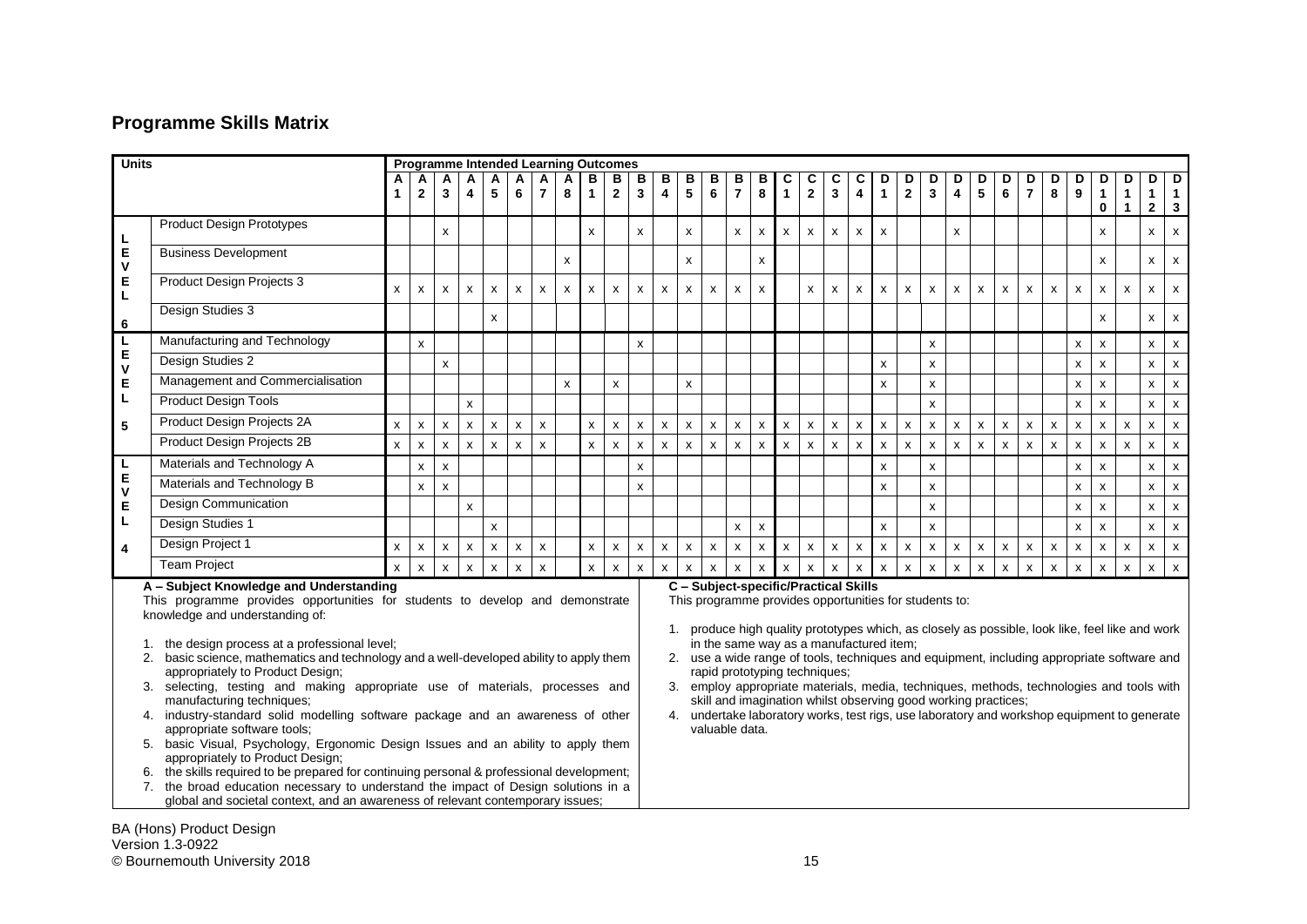| 8. | business situations with respect to strengths and weaknesses, opportunities and<br>threats and develop ways and means to counteract or exploit such aspects. |                                                                                                   |
|----|--------------------------------------------------------------------------------------------------------------------------------------------------------------|---------------------------------------------------------------------------------------------------|
|    | <b>B</b> - Intellectual Skills                                                                                                                               | D - Transferable Skills                                                                           |
|    | This programme provides opportunities for students to:                                                                                                       | This programme provides opportunities for students to:                                            |
|    | be creative and innovative in solving problems;                                                                                                              | source, navigate, select, retrieve, evaluate, manipulate and manage information from a            |
|    | generate ideas, concepts, proposals, solutions or arguments;                                                                                                 | variety of sources;                                                                               |
|    | analyse problems logically to arrive at suitable solutions;                                                                                                  | select and employ communication and information technologies;                                     |
|    | work independently and/or collaboratively in response to set briefs and/or as self-                                                                          | articulate ideas and information comprehensibly in visual, oral and written forms;                |
|    | initiated activity;                                                                                                                                          | present ideas in a range of situations;                                                           |
| 5. | take a holistic approach, applying professional judgments, balancing costs, benefits,                                                                        | interact effectively with others, for example through collaboration, collective endeavour         |
|    | safety, quality, reliability, appearance and environmental impact;                                                                                           | and negotiation;                                                                                  |
| 6. | focus on criticising and justify aesthetic and ergonomic attributes of a designed                                                                            | analyse information and experiences, formulate independent judgments;                             |
|    | product while considering a sound theoretical approach in enabling the introduction of                                                                       | articulate reasoned arguments through reflection, review and evaluation;                          |
|    | new and advancing technology;                                                                                                                                | formulate reasoned responses to the critical judgments of others;                                 |
|    | 7. evaluate designs, processes and products, and suggest improvements;                                                                                       | identify personal strengths and needs;                                                            |
| 8. | undertake research and analysis of information from a variety of sources.                                                                                    | 10. study independently, set goals, manage their own workloads and meet deadlines;                |
|    |                                                                                                                                                              | 11. develop independence of mind, with intellectual integrity, particularly in respect of ethical |
|    |                                                                                                                                                              | issues:                                                                                           |
|    |                                                                                                                                                              | 12. become enthusiastic, in the application of their knowledge and understanding and skills;      |
|    |                                                                                                                                                              | 13. develop an enquiring mind, eager for new knowledge and understanding.                         |
|    |                                                                                                                                                              |                                                                                                   |